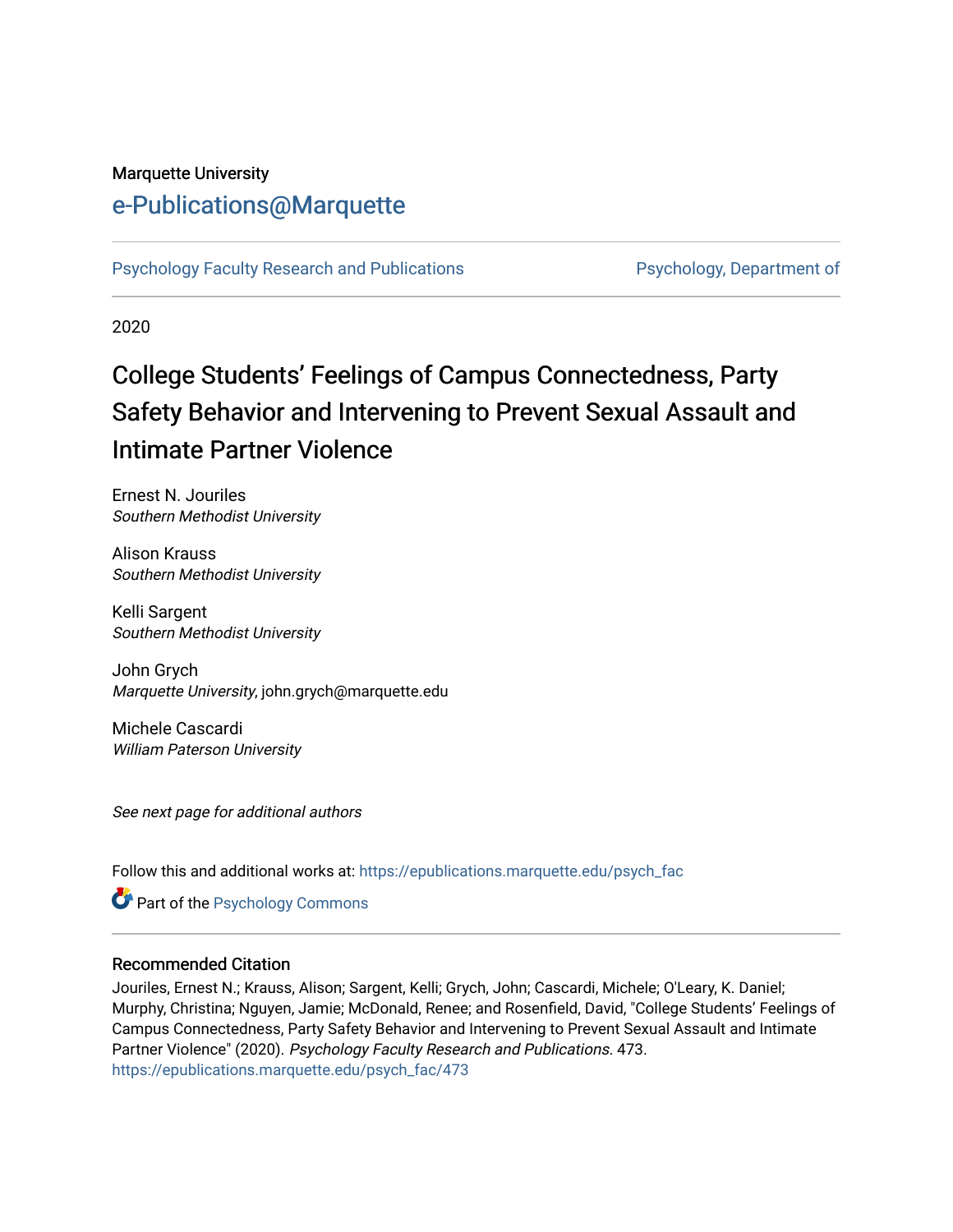#### Authors

Ernest N. Jouriles, Alison Krauss, Kelli Sargent, John Grych, Michele Cascardi, K. Daniel O'Leary, Christina Murphy, Jamie Nguyen, Renee McDonald, and David Rosenfield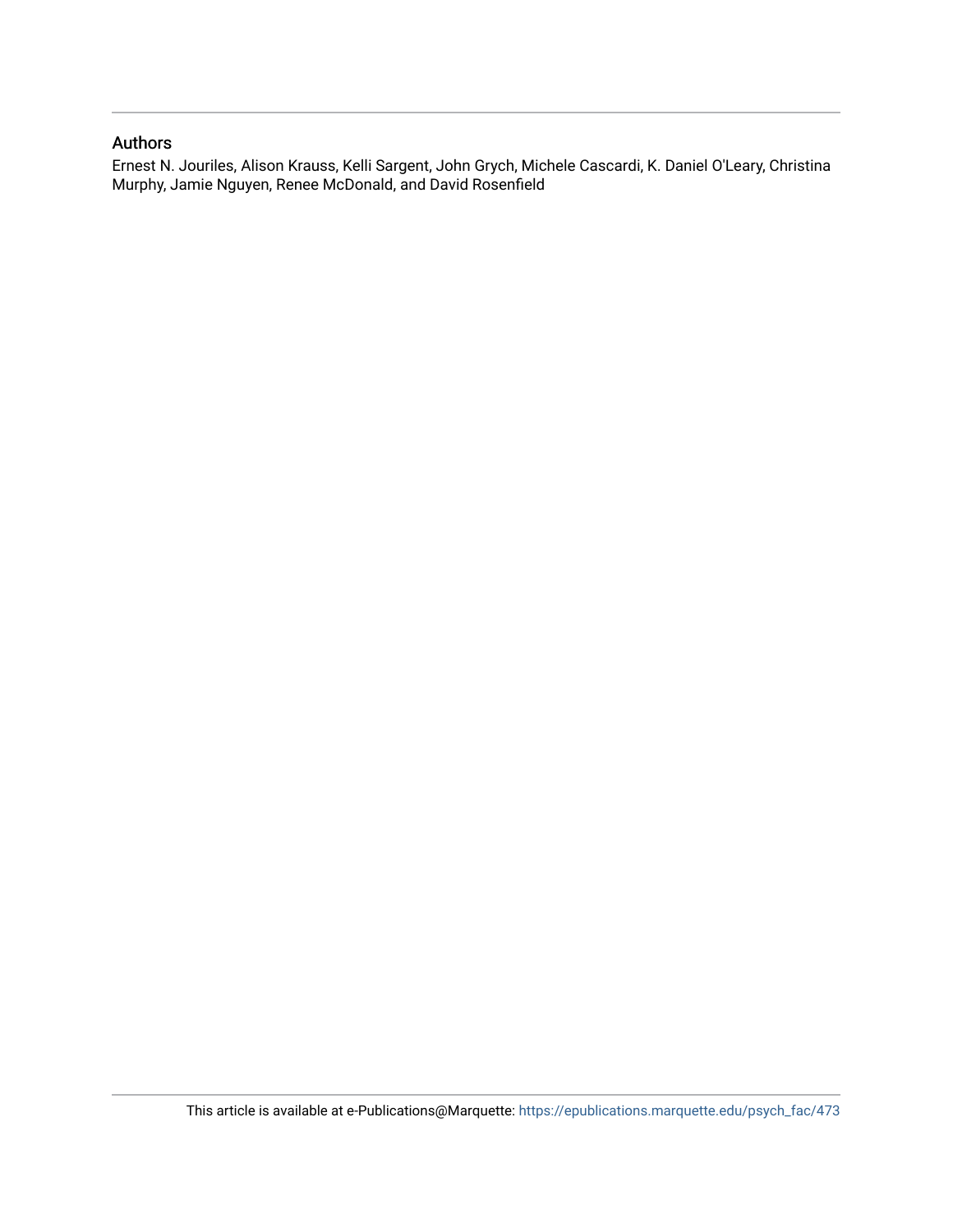**Marquette University**

# **e-Publications@Marquette**

# *Psychology Faculty Research and Publications/College of Arts and Sciences*

*This paper is NOT THE PUBLISHED VERSION;* **but the author's final, peer-reviewed manuscript.** The published version may be accessed by following the link in the citation below.

*Psychology of Violence*, Vol. 10, No. 5 (2020): 542-551. [DOI.](http://dx.doi.org/10.1037/vio0000284) This article is © American Psychological Association and permission has been granted for this version to appear in [e-Publications@Marquette.](http://epublications.marquette.edu/) American Psychological Association does not grant permission for this article to be further copied/distributed or hosted elsewhere without express permission from American Psychological Association.

# College Students' Feelings of Campus Connectedness, Party Safety Behavior and Intervening to Prevent Sexual Assault and Intimate Partner Violence

Ernest N. Jouriles Department of Psychology, Southern Methodist University Alison Krauss Department of Psychology, Southern Methodist University Kelli S. Sargent Department of Psychology, Southern Methodist University John H. Grych Department of Psychology, Marquette University Michele Cascardi Department of Psychology, William Paterson University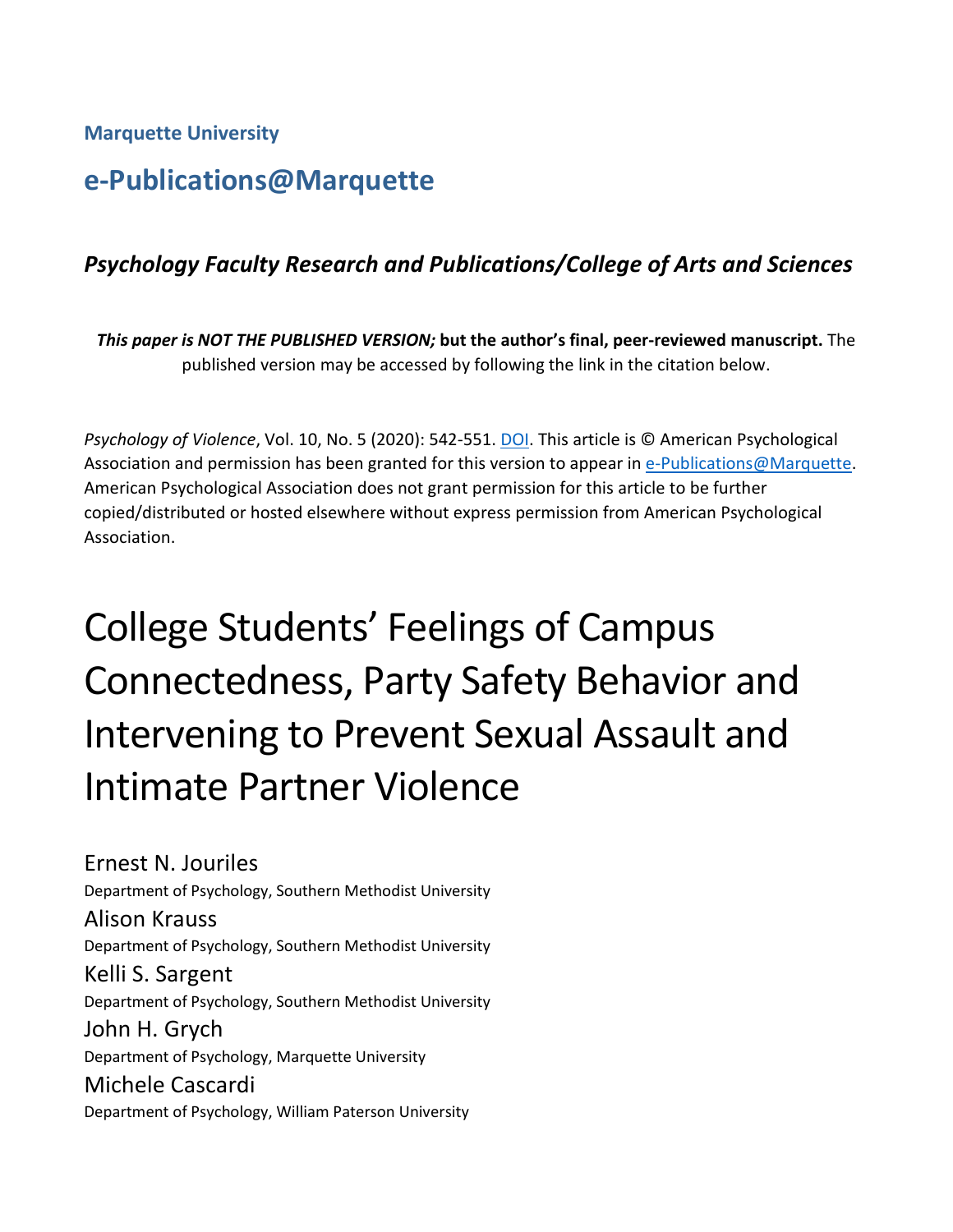# K. Daniel O'Leary

Department of Psychology, Stony Brook University

# Christina Murphy

Department of Psychology, Marquette University

Jamie Nguyen Department of Psychology, Southern Methodist University

Renee McDonald Department of Psychology, Southern Methodist University

# David Rosenfield

Department of Psychology, Southern Methodist University

**Acknowledgement:** This research was supported by grants from the Eunice Kennedy Shriver National Institutes of Child Health and Human Development, R21 HD075585 and R21 HD085063. The content of this article is solely the responsibility of the authors and does not represent the official views of the sponsor.

# Abstract

*Objective:* This research examines associations between college students' feelings of campus connectedness and two types of prosocial bystander intervention behavior to prevent sexual assault: party safety behavior and intervening in high-risk situations. *Method:* Short-term longitudinal associations between college students' feelings of campus connectedness and bystander intervention behavior were examined in three studies. Study 1 (*n* = 213) examined these associations over a 1-month period. Study 2 (*n* = 557) was designed to replicate findings from Study 1 in a larger, more diverse sample. Study 3 (*n* = 730) was designed to replicate and extend findings with party safety behavior from Studies 1 and 2 over a 2-month period. Study 3 also examined whether frequency of party attendance and feelings of responsibility might help explain the association between campus connectedness and party safety behavior. In each of the three studies, students were recruited from multiple universities; students reported on feelings of campus connectedness at baseline and on bystander behavior at baseline and follow-up assessments. *Results:* In each study, students' feelings of campus connectedness predicted party safety behavior at follow-up, controlling for party safety behavior at baseline. Feelings of campus connectedness were not associated with intervening in high-risk situations. In Study 3, frequency of party attendance and feelings of responsibility did not explain the association between campus connectedness and party safety behavior. *Conclusion:* Feelings of campus connectedness may be important to consider in campus efforts to prevent sexual assault.

# Keywords:

bystander intervention behavior, party safety, college students, sexual assault

Sexual assault and intimate partner violence on college campuses is a prevalent public health concern (Fedina, Holmes, & Backes, 2018). To help address this problem, the American College Health Association (2016) recommends that colleges implement bystander training programs, which are designed to increase prosocial actions intended to prevent sexual assault and intimate partner violence (referred to in this article as bystander intervention behavior). Conceptual frameworks for bystander intervention behavior describe multiple types of bystander behavior, which can occur before, during, or after a violent act (McMahon & Banyard, 2012). The prototypical type of bystander intervention behavior involves intervening in risky situations, either immediately prior to or during an assault (e.g., "I stopped a friend who was escorting an intoxicated person to a bedroom with the intention of having sex"). Other types are more preventative in nature and can occur well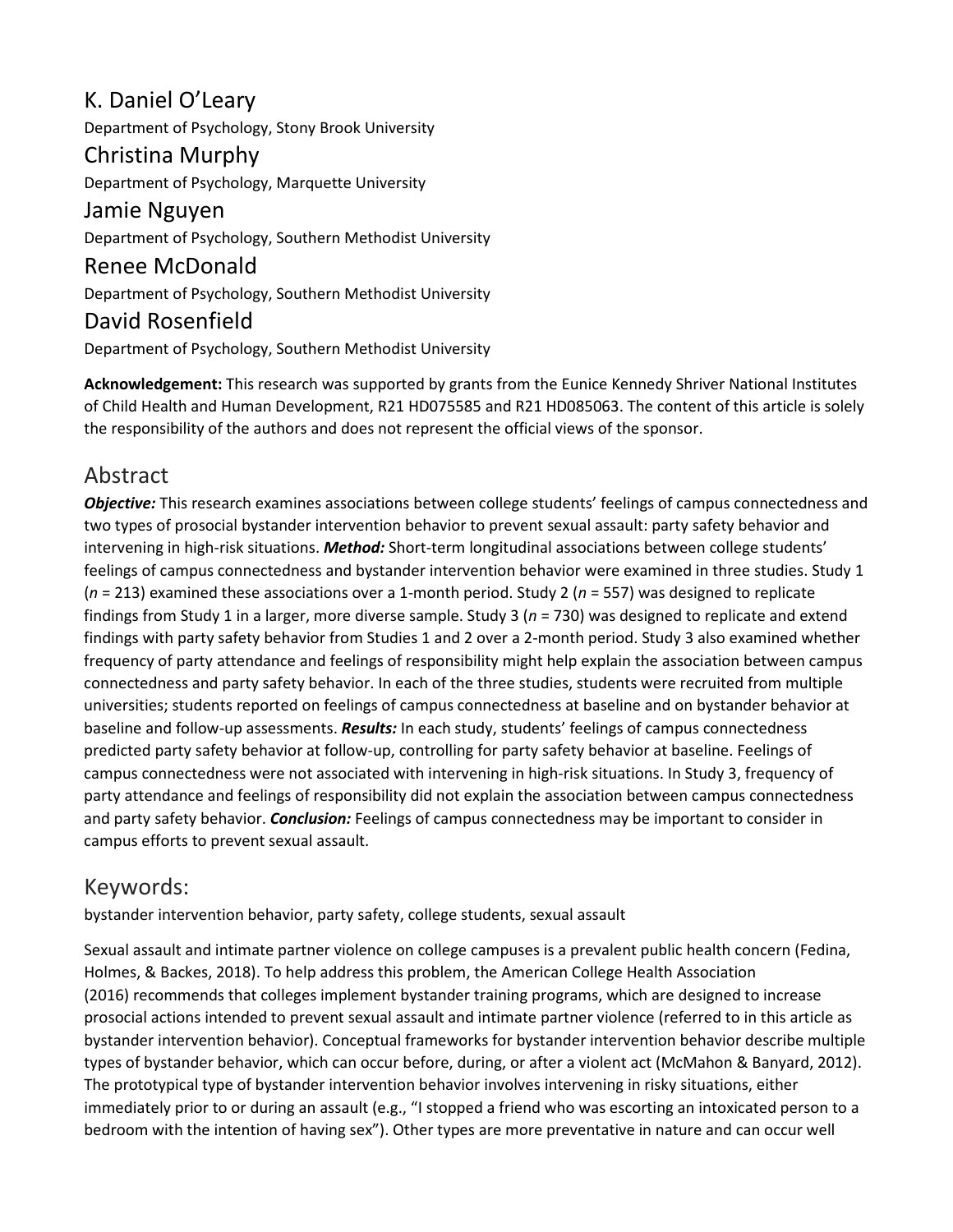before a potential assault, such as party safety behavior (e.g., "I talked with a friend about going to parties together, staying together, and leaving together"). The multidimensional nature of bystander intervention behavior is reflected in comprehensive measures of bystander behavior (Banyard, Moynihan, Cares, & Warner, 2014; McMahon et al., 2014) and in the content of bystander training programs (Banyard, Moynihan, & Plante, 2007; Jouriles, Kleinsasser, Rosenfield, & McDonald, 2016). Meta-analytic reviews indicate that bystander training programs positively influence college students' self-reported bystander intervention behavior, although effects tend to be small and short-lived, and their influence on specific types of bystander intervention behavior (intervening in risky situations, party safety behavior) is unclear (Jouriles, Krauss, Vu, Banyard, & McDonald, 2018; Katz & Moore, 2013; Kettrey & Marx, 2019).

Most of the empirically supported bystander training programs (Banyard et al., 2007; Jouriles, McDonald, et al., 2016) attempt to increase students' bystander intervention behavior by targeting cognitions (e.g., efficacy, responsibility) suggested by Latané and Darley's (1970) model. Identifying additional variables related to students' bystander intervention behavior might improve bystander training programs by expanding intervention targets (Banyard, Rizzo, Bencosme, Cares, & Moynihan, 2018; McMahon, 2015). The present research considers an overlooked and potentially important correlate of students' bystander intervention behavior: students' feelings of campus connectedness. Specifically, the present research examines short-term longitudinal associations between college students' feelings of campus connectedness and two different types of bystander intervention behavior: intervening in risky situations and party safety behavior.

Campus connectedness is conceived as a sense of belonging to one's university and fitting in with other students (Banyard, 2008; Sulkowski, 2011). Developmentally, a sense of belonging is especially salient to college-aged individuals (Arnett, 2000; Pittman & Richmond, 2008), whose personal identity, autonomy, and interpersonal intimacy evolve from late adolescence into emerging adulthood (Zarrett & Eccles, 2006). Theoretically, their perceptions of themselves as part of a collective (i.e., campus community) has potentially important implications for bystander intervention behavior. According to self-categorization theory, people's social identity is defined, in part, by the groups to which they feel most connected (Turner, Hogg, Oakes, Reicher, & Wetherell, 1987). Self-categorization theory posits that students will take on their group's needs, goals, and motives and act to help members of their group when their social identity is activated (Levine, Cassidy, Brazier, & Reicher, 2002). If the campus community is conceptualized as an important group to which students feel they belong, and a goal or motive of the institution is for students to be safe, a strong sense of campus connectedness might elevate students' willingness to protect their fellow students and as a result prompt bystander intervention behavior to prevent violence on campus (Banyard, 2011; McMahon, 2015). Indeed, feelings of "fitting in" with the campus community may encourage students to act in ways that protect the university's image as a safe and appealing school to attend.

Such theory is consistent with findings that bystanders are more likely to help victims perceived as in-group members, or people they feel connected to, than to out-group members, or people they perceive as different (Levine et al., 2002; Levine, Prosser, Evans, & Reicher, 2005). It is also consistent with findings from a handful of cross-sectional studies indicating that a greater sense of community is associated with bystander intervention behavior among college students and young adults (Banyard, 2008; Bennett, Banyard, & Garnhart, 2014; Edwards, Mattingly, Dixon, & Banyard, 2014). In addition, campus connectedness and bystander intervention behavior are related in both cross-sectional (Chapman, Buckley, Reveruzzi, & Sheehan, 2014; Evans & Smokowski, 2015; Mulvey et al., 2019) and longitudinal (Luengo Kanacri et al., 2017) studies of bullying prevention among high school students. However, longitudinal research linking campus connectedness to different types of bystander intervention behavior among college students is sparse.

Study 1 provides an initial test of the prospective association of campus connectedness with two types of bystander intervention behavior. Specifically, feelings of campus connectedness were hypothesized to predict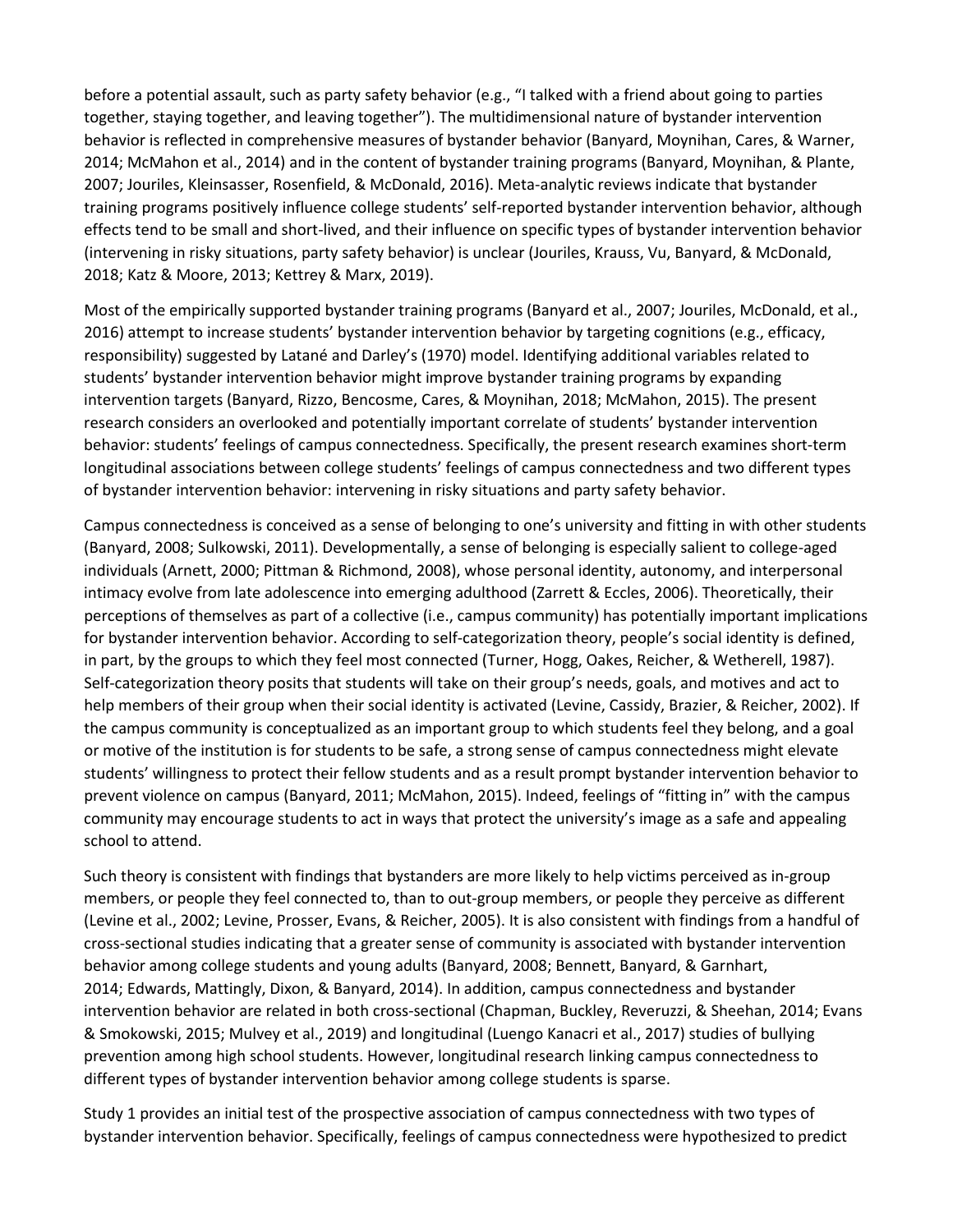(a) intervening in risky situations and (b) party safety behavior. Because feelings of campus connectedness were expected to have an immediate effect on behavior, the associations were examined over a 1-month period. In Study 1, we also explored whether student sex, race, or ethnicity moderated the hypothesized relations.

# Study 1

# Method

# Participants

Participants (*n* = 213) were recruited from undergraduate psychology classes at two midsized, private universities in the United States. One was located in the south (S; *n* = 69) and the other in the northern midwest (MW; *n* = 144). The sample was predominantly female (*n* = 172; 80.8%) and White (*n* = 179; 84.0%), but it also included Asian (*n* = 11; 5.2%), Black (*n* = 9; 4.2%), and bi- or multiracial (*n* = 9; 4.2%) students, as well as students who did not endorse any of these categories ( $n = 5$ ; 2.3%). In a separate question about ethnicity, 21 participants (9.9%) identified as Hispanic. Participants' average age was 19.14 years (*SD* = 1.81). They received extra credit in a psychology course for their participation. Of the 213 who volunteered to participate, four withdrew before the follow-up assessment, resulting in a sample of 209 with complete data.

## Procedure

Data were collected in the context of a sexual assault prevention study conducted at both universities, in which students had participated in either a bystander training program or a control condition (Jouriles, McDonald, et al., 2016). Institutional review boards at both universities approved all procedures, and informed consent was obtained from all participants. Students were told during the consent process that participation involved a visit to the lab to complete questionnaires on a variety of topics (baseline) and an e-mail with a link to an online survey approximately 1 month later (1-month follow-up). All measures were administered using the Qualtrics survey software. The number of days between the baseline and 1-month follow-up assessments was *M =* 30.4  $(SD = 4.79)$ .

## Measures

## *Campus connectedness*

Participants reported on their feelings of campus connectedness at baseline using three items from the Campus Climate Validation Study School Connectedness subscale (Krebs, Lindquist, Berzofsky, Shook-Sa, & Peterson, 2016). They rated the extent to which they agreed with each item on a 5-point scale (1 = *strongly disagree*, 5 = *strongly agree*). Items included the following: *I feel close to people on campus*; *I feel like I am part of the university community*; and *I feel like I "fit in" at this university*. Responses to items were averaged. Coefficient α at baseline for the sample was .87.

Theory and previous research suggest that campus connectedness is linked to depressive symptoms (Pittman & Richmond, 2008). As a test of the criterion validity of our measure of campus connectedness, we found a concurrent association with depressive symptoms in an independent sample of 947 first-year students from S, *r* = −.48, *p* < .001.

## *Party safety behavior*

At both assessments, students reported on party safety behavior in the past month on the Party Safety (eight items) subscale from the 49-item Bystander Behaviors (for Friends) Scale (BBS; Banyard et al., 2014). Sample items include the following: *I talked with a friend about going to parties together and staying together and leaving together*, *I made sure a friend didn't leave an intoxicated friend behind at a party*, and *If a friend had too much to drink, I asked them if they need to be walked home from the party.* "Yes" responses were counted to derive a total score. The coefficient α for the sample was .88 at baseline and .92 at follow-up. Party Safety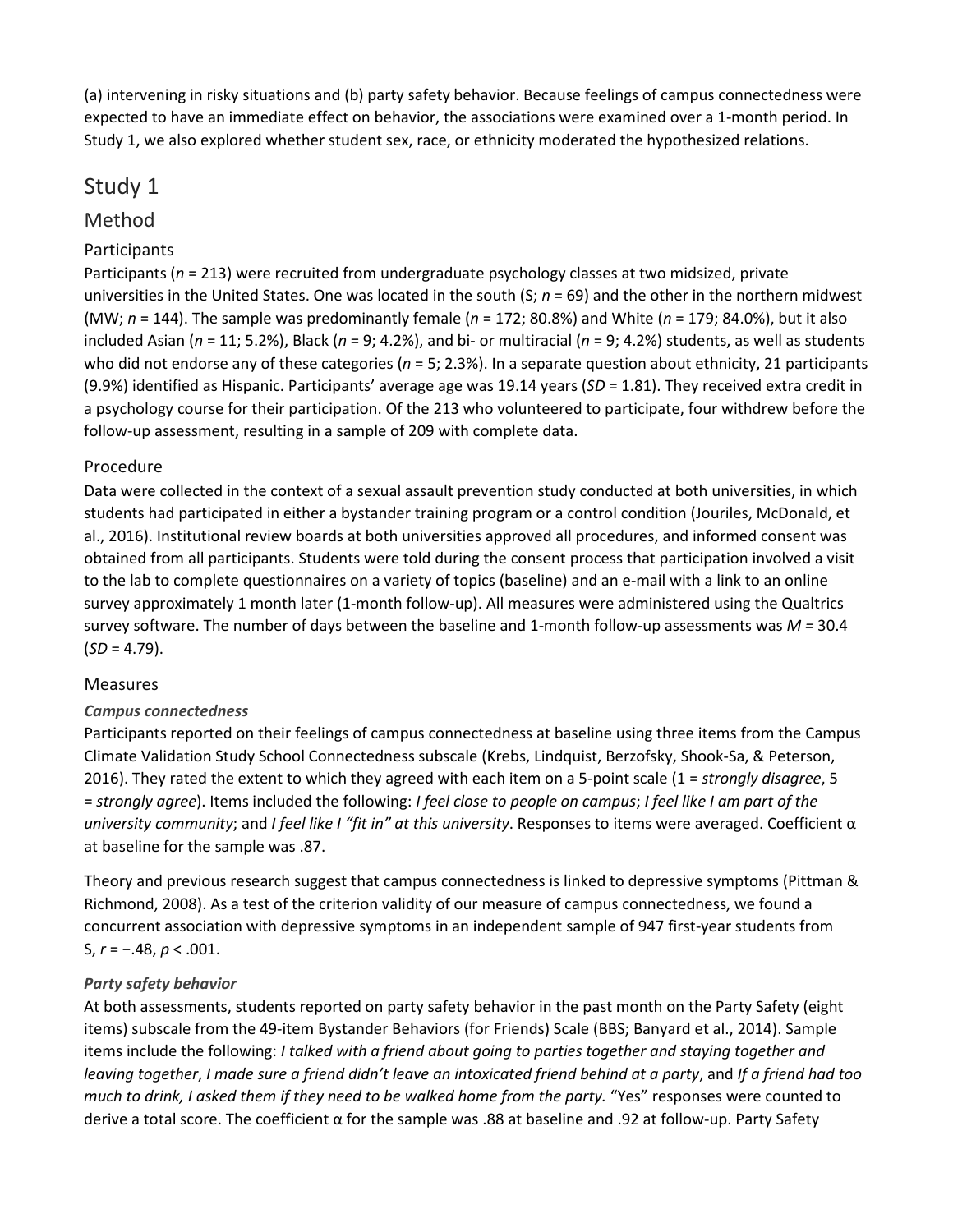subscale scores relate to efficacy and a sense of responsibility for engaging in bystander intervention behavior (Banyard et al., 2014).

#### *Intervening in risky situations*

Students completed the Risky Situations (19 items) subscale from the 49-item BBS (Banyard et al., 2014) at both assessments, reporting on their bystander intervention behavior in the past month. Sample items include the following: *If I saw a friend taking a very intoxicated person up to their room, I said something and asked what they were doing*; *I supported a friend who wanted to report sexual assault or intimate partner abuse that happened to them even if others could get in trouble*; and *I heard a friend talking about forcing someone to have sex with them, spoke up against it, and expressed concern for the person who was forced.* "Yes" responses were counted to derive a total score. The coefficient α for the sample was .92 at baseline and .94 at follow-up. Risky Situations subscale scores relate to efficacy and a sense of responsibility for engaging in bystander intervention behavior (Banyard et al., 2014).

#### *Data analysis plan and power*

To examine prospective associations among the variables, we used ordinary least squares (OLS) regression. We report squared semipartial correlations (sr<sup>2</sup>) for each predictor as an index of the unique variance explained by a given variable over and above all other variables in the model. The *sr*<sup>2</sup> is equal to the *R2* change obtained when adding the variable as the last step in a hierarchical regression analysis (Tabachnick & Fidell, 2019). We examined two models in Study 1: one predicting party safety behavior and one predicting intervening in risky situations. Residuals of the party safety behavior model evidenced normality in a normal P-P plot and limited skewness (−0.64). However, residuals of the intervening in risky situations model were skewed (1.56). We therefore log-transformed risky situations scores (skewness = .17; results for raw and transformed variables did not differ, and results for transformed variables are described in the following text). In addition, scatter plots of the residuals and predicted values indicated equal error variance across predicted values, suggesting homoscedasticity. Finally, variance inflation factor (VIF) values for all predictors in both models were less than 2, indicating no multicollinearity. Thus, our data suggested we did not violate assumptions of OLS regression (Tabachnick & Fidell, 2019). We used robust standard errors in both models to ensure unbiased results.

We conducted exploratory analyses to examine whether student sex, race, or ethnicity moderated the relation of campus connectedness to party safety behavior or intervening in risky situations. We added each moderator and its interaction with campus connectedness to the models mentioned earlier, performing separate analyses for each of the three moderators and each of the two outcomes, using the Benjamini-Hochberg procedure to adjust the *p* values for conducting multiple tests. If there was no interaction between campus connectedness and a given moderator, the interaction was dropped, and the model recomputed with only the main effect of that moderator in the analysis.

Based on findings from prior cross-sectional research (Bennett et al., 2014) and given that we were using a conservative prospective design, we expected that the relations between campus connectedness and bystander intervention behavior would be small-to-medium in magnitude. To evaluate power for our primary hypotheses, we conducted a power analysis using G\*Power (Faul, Erdfelder, Lang, & Buchner, 2007). With four predictor variables (campus connectedness, baseline bystander intervention behavior, intervention condition, and university), alpha set at .05, and a sample size of 209, power exceeded .89 to detect a small- to medium-sized effect  $(f^2 = .05)$ .

## Results

Means, standard deviations, and correlations among the study variables are reported in Table 1. We first examined the prospective association between campus connectedness and party safety behavior, with baseline party safety behavior, intervention condition (intervention vs. control), and university (S vs. MW) as control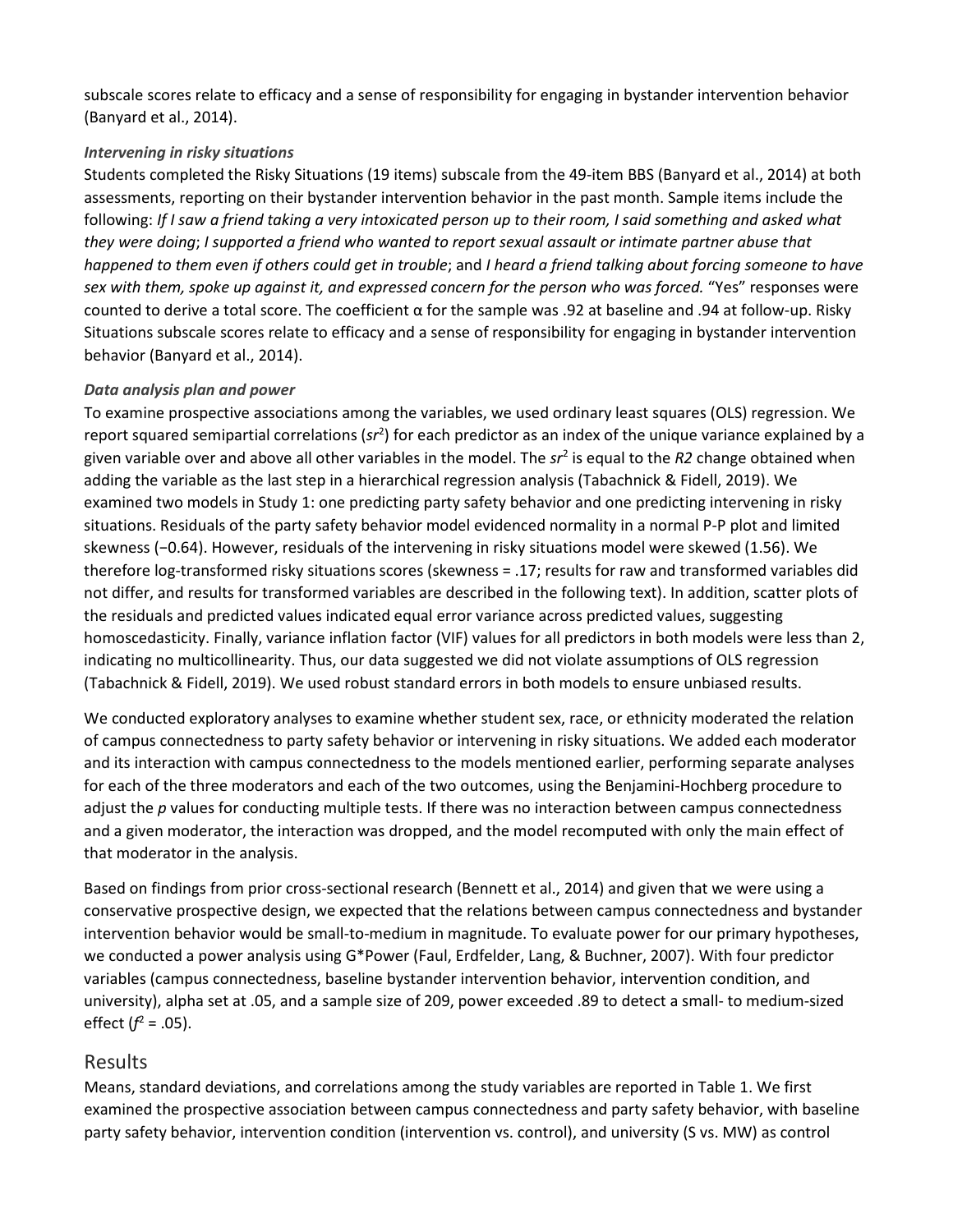variables (Table 2). A greater sense of campus connectedness at baseline predicted more party safety behavior 1 month later, controlling for party safety behavior at baseline,  $b = 0.47$ ,  $SE = 0.20$ ,  $p = .02$ ,  $src = .02$ . Party safety behavior at baseline predicted party safety behavior at follow-up, b = 0.83, SE = 0.05, p < .001, sr2 = .51. Neither intervention condition nor university related to party safety behavior at follow-up.

| Variable                                    |          |          |         | 4      | M(SD)      | Range    |
|---------------------------------------------|----------|----------|---------|--------|------------|----------|
| 1. Party safety behavior at $t_1$           |          |          |         |        | 5.39(2.71) | $0 - 8$  |
| 2. Party safety behavior at $t_2$           | $.75***$ |          |         |        | 4.94(3.09) | $0 - 8$  |
| 3. Intervening in risky situations at $t_1$ | $.37**$  | $27**$   |         |        | 4.16(4.97) | $0 - 19$ |
| 4. Intervening in risky situations at $t_2$ | $.28**$  | $.35***$ | $.29**$ |        | 3.62(5.13) | $0 - 19$ |
| 5. Campus connectedness                     | $.18**$  | $.26***$ | .07     | $-.01$ | 3.80(0.87) | $0 - 5$  |

Table 1. Means, Standard Deviations, and Correlations Between Study Variables (Study 1)

*Note.*  $t_1$  = baseline;  $t_2$  = follow-up. All variables were scored such that higher scores reflect greater levels of the construct.

 $* p < .05$ .  $* p < .01$ .  $* * p < .001$ .

Table 2. Prospective Associations of Campus Connectedness With Party Safety Behavior and Intervening in Risky Situations (Study 1)

|                           | Party safety |               | Risky situations |          |               |        |
|---------------------------|--------------|---------------|------------------|----------|---------------|--------|
| Variable                  | B            | B(SE)         | $sr^2$           | B        | B (SE)        | $sr^2$ |
| Intervention condition    | $-.02$       | $-0.15(0.28)$ | $-.01$           | .10      | 0.21(0.13)    | .01    |
| University                | $-.03$       | $-0.19(0.39)$ | $-.01$           | $-.07$   | $-0.15(0.13)$ | < .01  |
| Campus connectedness      | $.13*$       | 0.47(0.20)    | .02              | $-.04$   | $-0.05(0.07)$ | $-.01$ |
| Baseline party safety     | $.73***$     | 0.83(0.05)    | .51              |          |               |        |
| Baseline risky situations |              |               |                  | $.42***$ | 0.46(0.07)    | .17    |

*Note*. Intervention condition was coded as follows: 0 = control, 1 = intervention; University was coded as follows:  $0 =$  south,  $1 =$  northern midwest.

\* *p* < .05. \*\* *p* < .01. \*\*\* *p* < .001.

In the parallel analysis for intervening in risky situations, campus connectedness did not predict intervening in risky situations at follow-up, *b* = −0.05, *SE* = 0.07, *p* = .47, *sr*<sup>2</sup> < .01, nor did intervention condition or university. Intervening in risky situations at baseline did predict intervening in risky situations at follow-up, *b* = 0.46, *SE* = 0.07, *p* < .001, *sr*<sup>2</sup> = .17.

For our exploratory analyses, race was coded into two categories (White vs. people of color), as White students comprised 85% of the sample, and there were no more than 11 participants (5% of the sample) from any other individual racial group. Neither sex nor race moderated the association between campus connectedness and party safety behavior, or campus connectedness and intervening in risky situations. However, sex predicted party safety behavior, with women reporting more party safety behavior on average, raw *M* = 5.26, *SD* = 2.98, than men, raw *M* = 3.56, *SD* = 3.24; *b* = 1.02, *SE* = .38, *p* = .009, *sr*<sup>2</sup> < .02.

## **Discussion**

Study 1 provides evidence that student feelings of campus connectedness are associated prospectively with party safety behavior, but not with intervening in risky situations. Notably, the association for party safety behavior emerged despite a strong association between baseline and follow-up party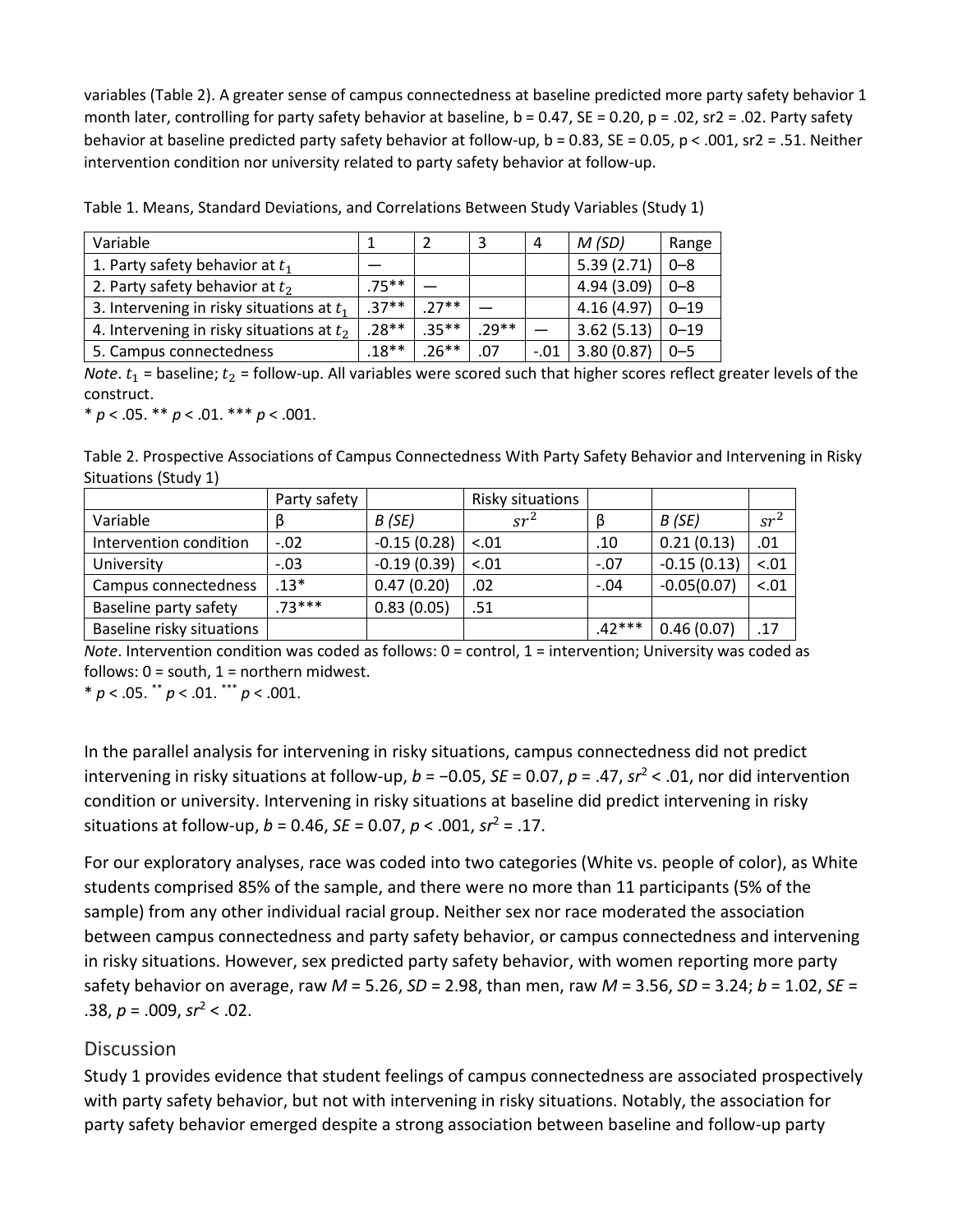safety behavior. The longitudinal relation between campus connectedness and party safety behavior is consistent with theory suggesting that campus connectedness can encourage prosocial behavior (Banyard, 2011; McMahon, 2015; Turner et al., 1987). It also conforms with cross-sectional findings indicating that a greater sense of campus community is linked to college students' bystander intervention behavior (Banyard, 2008; Bennett et al., 2014; Edwards et al., 2014). Moreover, it adds to a nascent line of bystander research extending our understanding of predictors of bystander intervention behavior (Banyard et al., 2018). However, replication of this association in a more diverse sample is needed to boost confidence in the findings.

# Study 2

In Study 2, we aimed to replicate the findings in Study 1 with a sample recruited from four universities. We hypothesized again that campus connectedness would be positively related to party safety behavior. We did not hypothesize an association between campus connectedness and intervening in risky situations, but we examined the association to see if the absence of that association found in Study 1 would be replicated. We again explored student sex, race, and ethnicity as possible moderators.

# Method

## **Participants**

Undergraduate students from four universities were recruited. Campuses included the two private universities from Study 1 (S, MW) and two public universities in the northeast (NE1, NE2). No participants from Study 1 were included in the Study 2 sample. Participants were recruited from undergraduate psychology courses and received extra credit for participation. The total sample (*n* = 557) was predominantly female (*n* = 431; 77.4%), and racially and ethnically diverse; 59.6% were White (*n* = 332), 22.6% Asian (*n* = 126), 7.9% Black (*n* = 44), 2.7% bi- or multiracial (*n* = 15), 0.2% American Indian/Alaska Native (*n* = 1), 0.4% Native Hawaiian/Pacific Islander (*n* = 2), and 6.3% were another race (*n* = 35). Seventy-one (12.7%) indicated they were Hispanic. On average, participants were 20.15 (*SD* = 2.98) years old.

## Procedure

Data were collected as part of a sexual assault prevention study across the participating universities; students participated in either a bystander training program or a control condition (Jouriles et al., 2017). Institutional review boards at each of the universities approved all procedures, and informed consent was obtained from all participants. Participants completed baseline questionnaires in a research lab and were emailed a link to complete a 1-month follow-up assessment approximately 30 days later (*M*days = 30.54, *SD* = 6.24). Only 26 students did not complete the 1-month follow-up, resulting in 531 students (95.3% retention) with complete data. Baseline sample size and retention rate at each of the universities were as follows: MW *n* = 126, 95.2%; S *n* = 138, 96.4%; NE1*n* = 208, 94.2%; NE2*n* = 85, 96.5%.

## Measures

Students completed the same measures as in Study 1. In the Study 2 sample, for campus connectedness, α = .90 at baseline. For party safety, α = .91 at baseline and α = .92 at follow-up. For risky situations,  $\alpha$  = .93 at baseline and  $\alpha$  = .95 at follow-up.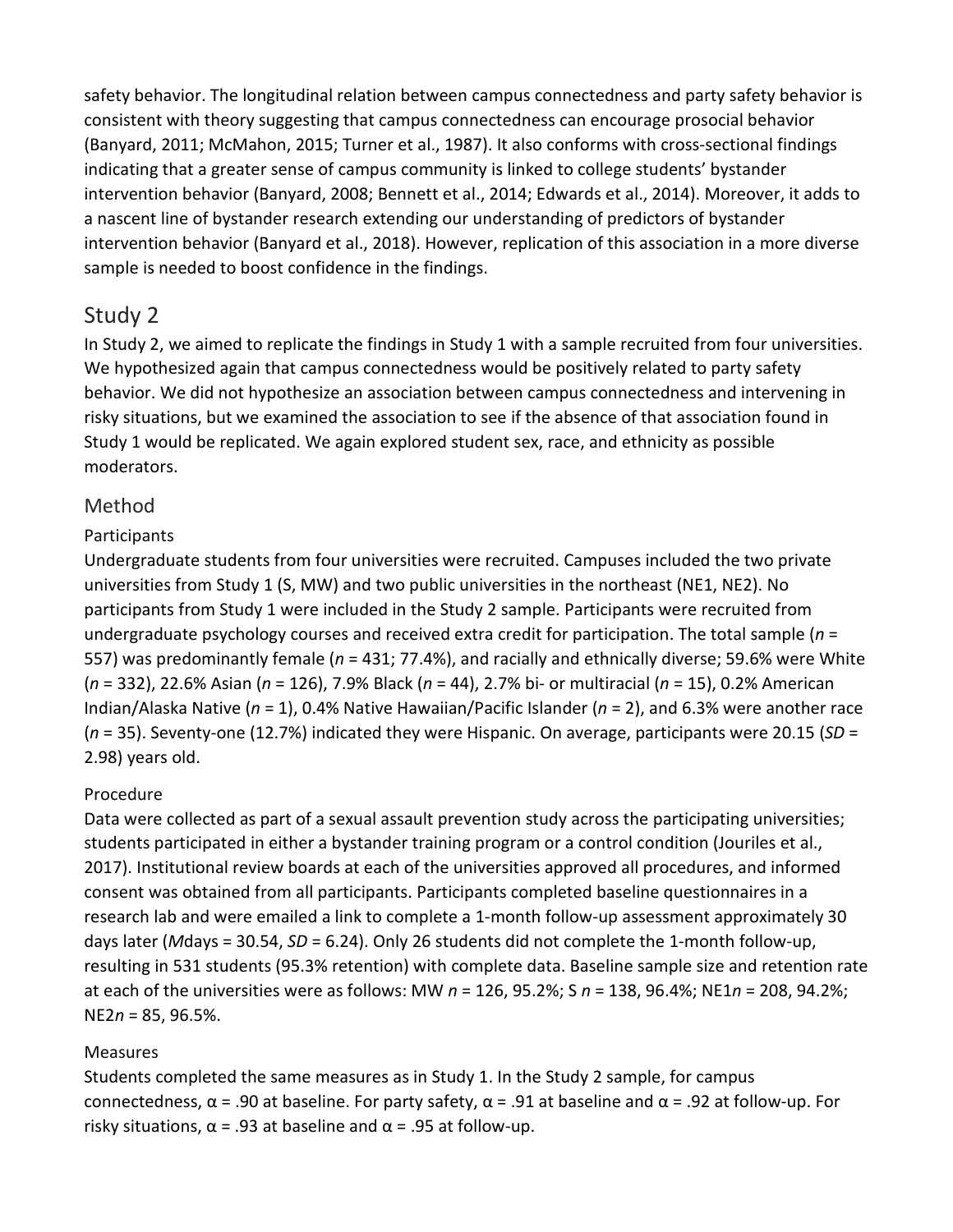#### Data analysis plan and power

As in Study 1, the assumptions of OLS regression were met for Study 2. Specifically, residuals from the model predicting party safety behavior evidenced normality in a normal P-P plot and adequate skewness (−0.18). Residuals from the model predicting intervening in risky situations demonstrated skewness (1.41); thus, risky situation scores were log transformed (skewness = .10). Results for the transformed and raw variables did not differ (results using the log transformation are described in the following text). Scatter plots of residuals and predicted values from both models demonstrated homoscedasticity, and VIF values for all predictors in both models were less than two, indicating no multicollinearity. We again utilized robust standard errors to ensure unbiased results. We report the *sr*<sup>2</sup> to index the unique variance explained by each predictor, over and above the others. Using the same procedures as in Study 1, we also explored whether sex, race, or ethnicity moderated the effect of campus connectedness on either party safety behavior or intervening in risky situations.

Based on results from Study 1, we anticipated a small- to-medium-sized relation between campus connectedness and party safety behavior. A power analysis using G\*Power (Faul et al., 2007) indicated that with six predictor variables (campus connectedness, baseline party safety behavior, intervention condition, and dummy codes for three of the four universities), with an α set at .05, and our sample size of 557, power exceeded .99 to detect a small effect  $(f^2 = .05)$ .

## Results

Means, standard deviations, and correlations among the study variables are reported in Table 3. We examined the prospective association of campus connectedness at baseline with party safety behavior at follow-up, controlling for baseline party safety behavior, intervention condition, and university (dummy coded with S as the reference group; Table 4). Results indicated that campus connectedness predicted party safety behavior at follow-up, *b* = 0.25, *SE* = 0.12, *p* = .03, *sr*<sup>2</sup> = .006. Party safety behavior at baseline and follow-up were associated, *b* = 0.64, *SE* = 0.04, *p* < .001, *sr*<sup>2</sup> = .32. Although intervention condition was not related to party safety behavior at follow-up, university was. Students at S reported greater party safety behavior than students at either NE1 or NE2.

| Variable                                    |        |         |         | 4   | M(SD)       | Range    |
|---------------------------------------------|--------|---------|---------|-----|-------------|----------|
| 1. Party safety behavior at $t_1$           |        |         |         |     | 4.76 (2.99) | $0 - 8$  |
| 2. Party safety behavior at $t_2$           | .63**  |         |         |     | 4.06(3.20)  | $0 - 8$  |
| 3. Intervening in risky situations at $t_1$ | $33**$ | $25**$  |         |     | 4.12(5.18)  | $0 - 19$ |
| 4. Intervening in risky situations at $t_2$ | $23**$ | $.43**$ | $.50**$ |     | 3.66(5.46)  | $0 - 19$ |
| 5. Campus connectedness at $t_1$            | .25**  | $.26**$ | $-.01$  | .01 | 3.41 (1.04) | $0 - 5$  |

Table 3. Means, Standard Deviations, and Correlations Among Study Variables (Study 2)

*Note*.  $t_1$  = baseline,  $t_2$  = follow-up. Measures were scored so that higher scores reflect greater levels of the construct.

\* *p* < .05. \*\* *p* < .01. \*\*\* *p* < .001.

Table 4. Prospective Associations of Campus Connectedness With Party Safety Behavior and Intervening in Risky Situations (Study 2)

|                        | Party safety |            | Risky situations |     |            |                 |
|------------------------|--------------|------------|------------------|-----|------------|-----------------|
| Variable               |              | B (SE)     | cr <sup>2</sup>  |     | B (SE)     | cr <sup>1</sup> |
| Intervention condition | .002         | 0.02(0.22) | < 0.01           | .04 | 0.08(0.08) |                 |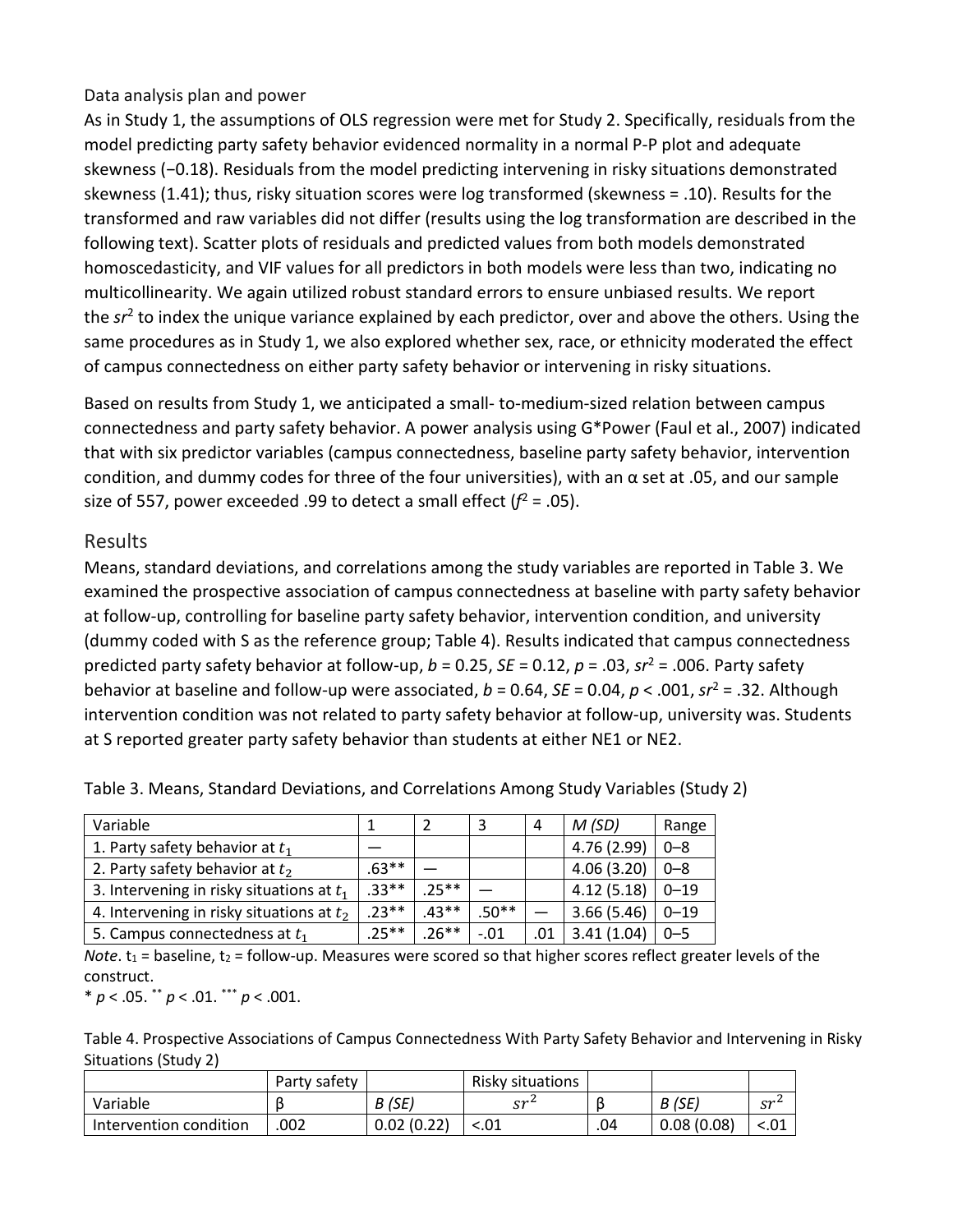| University (MW)           | $-.03$  | $-0.24(0.28)$ | $-.01$ | $-.05$   | $-0.12(0.11)$ | $-.01$ |
|---------------------------|---------|---------------|--------|----------|---------------|--------|
| University $(NE_1)$       | $-10*$  | $-0.67(0.31)$ | $-.01$ | $-.01$   | $-0.01(0.11)$ | $-.01$ |
| University ( $NE2$ )      | $-13**$ | $-1.12(0.37)$ | .01    | $-.04$   | $-0.12(0.13)$ | < .01  |
| Campus connectedness      | .08*    | 0.25(0.12)    | .01    | .04      | 0.03(0.04)    | < .01  |
| Baseline party safety     | 59 ***  | 0.64(0.04)    | .32    |          |               |        |
| Baseline risky situations |         |               |        | $.52***$ | 0.54(0.04)    | .26    |

*Note*. MW midwest; NE northeast. Intervention condition was coded as follows: 0 = control, 1 = intervention. University was dummy-coded with south as the reference variable. \* *p* < .05. \*\* *p* < .01. \*\*\* *p* < .001.

We similarly analyzed the prospective association between campus connectedness and intervening in risky situations, controlling for baseline intervening in risky situations, intervention condition, and university. As in Study 1, baseline campus connectedness did not predict intervening in risky situations at follow-up, *b* = 0.03, *SE* = 0.04, *p* = .47, *sr*<sup>2</sup> < .01. Intervening in risky situations at baseline was associated with intervening in risky situations at follow-up, *b* = 0.54, *SE* = 0.04, *p* < .001, *sr*<sup>2</sup> = .006, but neither intervention condition nor university were.

For the exploratory moderator analyses, the diversity of the Study 2 sample allowed dummy-coding race into four categories, White, Black, Asian, and other people of color. Results indicated that sex, race, or ethnicity did not moderate the prospective association between campus connectedness and party safety behavior, or between campus connectedness and intervening in risky situations. However, race was associated with intervening in risky situations, with Black students reporting intervening in risky situations at higher levels, raw *M* = 5.50, *SD* = 6.81, than White students, raw *M* = 2.85, *SD* = 4.56; *b* = .41, *SE* = .15, *p* = .006, *sr*<sup>2</sup> < .01.

#### **Discussion**

As in Study 1, feelings of campus connectedness prospectively predicted party safety behavior, but not intervening in risky situations. Thus, the pattern of findings from Study 1 was replicated in a larger, more diverse sample. However, neither Study 1 nor Study 2 was designed to explain the association between feelings of campus connectedness and party safety behavior. In Study 3, we turn to examine possible explanations for this association.

# Study 3

A potentially important explanation for the relation between campus connectedness and party safety behavior is how frequently a student attends parties. Students who attend parties frequently may feel more connected to their campus and may engage in more party safety behavior because they have more opportunities to do so. Another possible explanation involves the construct of responsibility or feeling obligated to do something to help protect others (Banyard, 2015). From the perspective of self-categorization theory (Turner et al., 1987), students who feel connected to their campus may be more inclined to assume responsibility for the welfare of other students, and they may view party safety behavior as a collective responsibility (e.g., "We go to parties in groups and we keep an eye out for each other"). In Study 3, we hypothesized that the association between campus connectedness and party safety behavior would emerge, even after accounting for frequency of party attendance, and feelings of responsibility will mediate the association between campus connectedness and party safety behavior. We again explored whether student sex, race, or ethnicity moderated the relation between campus connectedness and party safety behavior.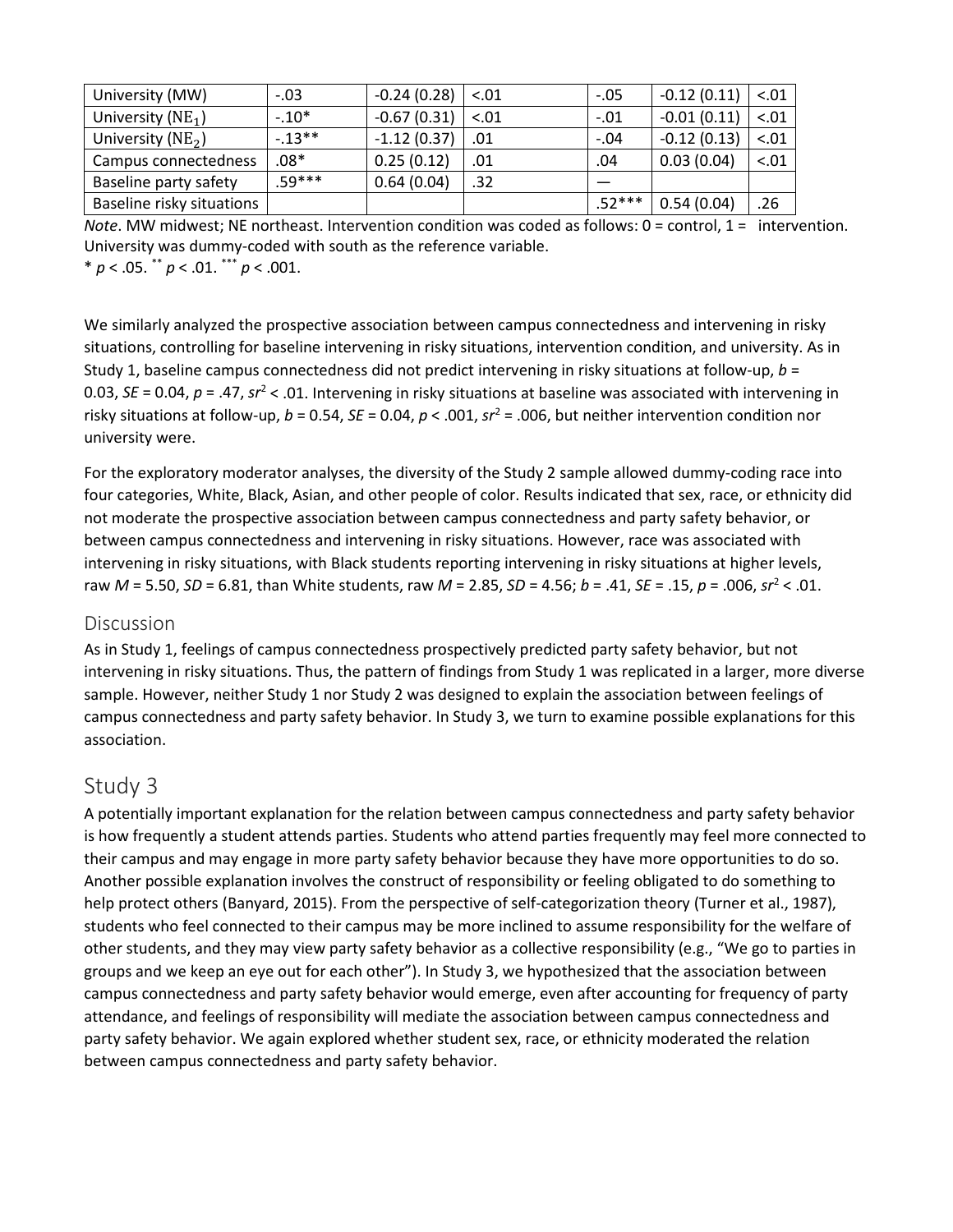# Method

## Participants

Participants were first-year undergraduate students from three universities. Campuses included two universities that participated in the earlier studies (MW and S) and a new public university in the northeast (NE3). No participants from Studies 1 or 2 participated in Study 3. Students received course credit (MW and S) or a \$10 gift card (NE3) for participation. The sample (*n* = 730) was predominantly female (*n* = 461; 63.2%). The sample was racially and ethnically diverse, including 68.8% White (*n* = 502), 10.0% Asian (*n* = 73), 9.0% Black (*n* = 66), 6.3% "more than one race" (*n* = 46), 0.4% American Indian/Alaska Native students (*n* = 3), and 0.5% Native Hawaiian/Pacific Islander students (*n* = 4). An additional 4.4% responded with "unknown or not listed" (*n* = 32), four did not report their race; 121 (16.6%) indicated that they were Hispanic. Average age was 18.15 years (*SD* = 0.67).

#### Procedure

Data were collected as part of a sexual assault prevention study across the participating universities; students participated in either a bystander training program or a control condition. Institutional review boards at each of the universities approved all procedures, and informed consent was obtained from all participants. Baseline questionnaires were completed in a monitored research lab, dormitory, or university common space. After completing the baseline assessment, participants were e-mailed a link to a follow-up survey, which they were asked to complete within 1 week (*M*days = 3.38, *SD* = .63). Of the 730 students at baseline, 59 did not complete the 1-week assessment (91.9% retention). A total of 2 months after baseline, students were invited to return to the lab to complete follow-up questionnaires (*M*days = 56.32, *SD* = 9.03). Of the 730 students at baseline, 66 did not return for the 2-month follow-up (90.9% retention), resulting in a sample of *n* = 664 with complete data. Baseline sample sizes and retention rates for the universities were as follows: MW *n* = 263, 86.4%; S *n* = 265, 97.4%; NE3*n* = 201, 88.6%.

#### Measures

Students completed the same measures of campus connectedness and party safety behavior as in Studies 1 and 2. Party safety items were presented with a modified response format, but items were scored as in Studies 1 and 2 (1 = *yes, the participant reported intervening*, 0 = *no, the participant did not intervene*). In the Study 3 sample, for campus connectedness, α = .87 at baseline; for party safety behavior, α = .83 at baseline, and α = .86 at 2 month follow-up.

At baseline, students were asked, "How frequently do you go to parties?" Responses were recorded on a 4-point scale from 1 (*rarely*) to 4 (*more than once a week*). Responses on this item are stable over a 1-month period, *r* = .88, *p* < .01. At the 1-week follow-up, students completed a four-item modified version of the Failure to Take Responsibility Scale (Burn, 2009), indicating their agreement with four statements (e.g., *It is my responsibility to protect a friend from being taken advantage of sexually, whether or not the friend is intoxicated*). Responses were rated on a 7-point scale ranging from 0 (*strongly disagree*) to 6 (*strongly agree*). Item scores were summed, and total scores ranged from 0 to 24. Coefficient α for the scale was .94. Responsibility for intervening has been shown to be positively related to intent to engage in bystander behavior (Burn, 2009).

#### Data analysis plan and power

As with Studies 1 and 2, we utilized OLS regression after ensuring we did not violate assumptions of the analysis. Residuals evidenced normality in both a normal P-P plot and in skewness (−0.18). A scatter plot of residuals and predicted values indicated homoscedasticity, and all VIF values were less than 2, indicating no multicollinearity. We utilized robust estimators to ensure unbiased results. We again report the  $sr^2$  to index the amount of variance explained by each variable over and above other variables in the model.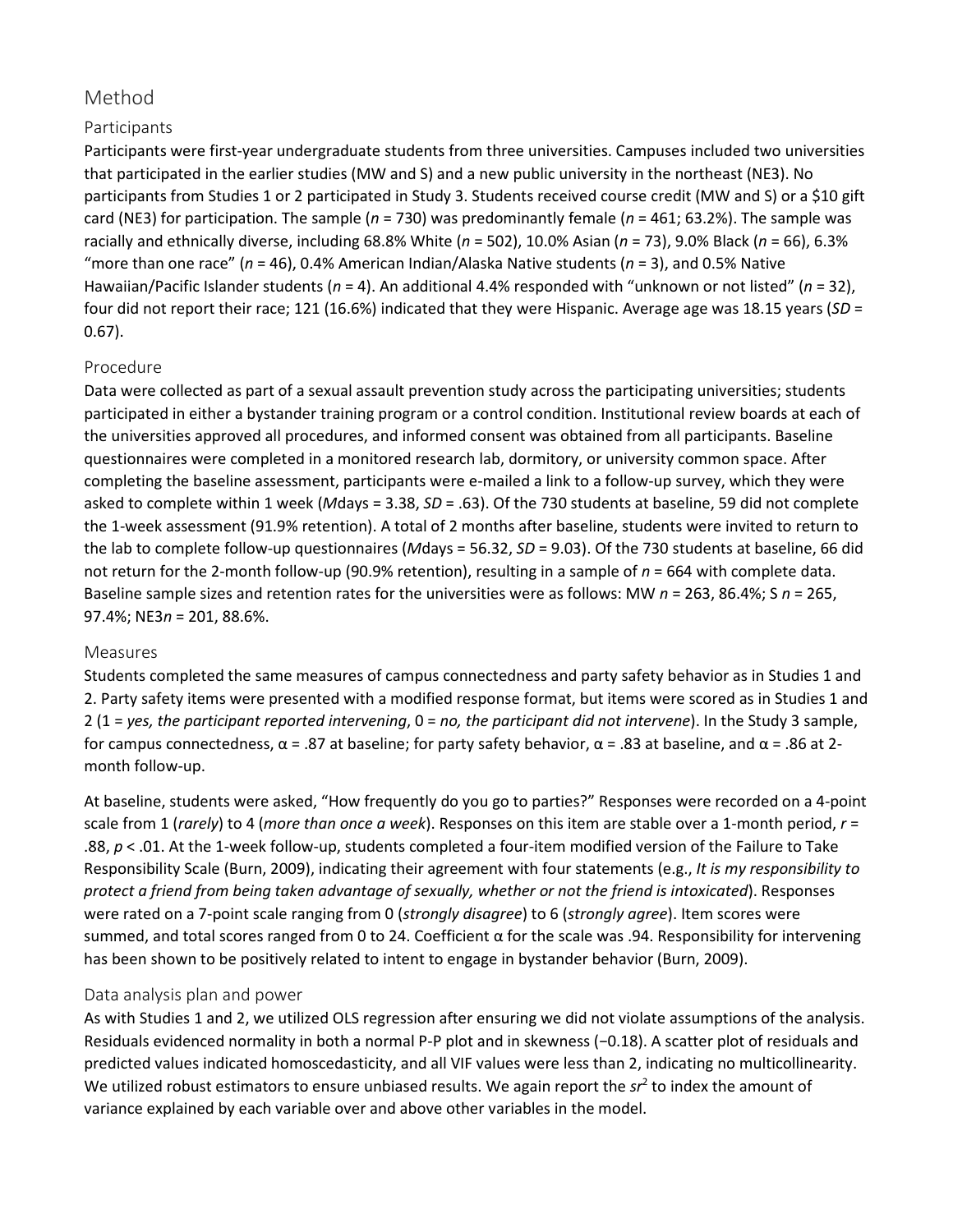To test the hypothesis that feelings of responsibility mediate the association between campus connectedness and party safety behavior, we first calculated the "a" path in the mediation model (the effect of campus connectedness on responsibility). This "a" path was the regression coefficient for campus connectedness at baseline predicting feelings of responsibility at the 1-week follow-up, controlling for university, intervention condition, and baseline party frequency. The "b" path was the effect of responsibility at the 1-week follow-up predicting party safety behavior at 2-month follow-up, controlling for baseline campus connectedness and party safety behavior, and the same control variables used in the regression for the "a" path. The statistical significance of the mediated pathway was tested using the distribution of products test (Tofighi & MacKinnon, 2011). Following the same procedures as in Studies 1 and 2, we also explored whether sex, race, or ethnicity moderated the effect of campus connectedness on party safety behavior, examining each moderator and each outcome separately, and dropping nonsignificant interactions.

Based on the previous results, we expected a small- to medium-sized relation between campus connectedness and party safety behavior when accounting for frequency of party attendance. A power analysis using G\*Power (Faul et al., 2007) indicated that with six predictors (campus connectedness, baseline party safety behavior, party frequency, intervention condition, and dummy codes for two of the three universities), with α set at .05, and our sample size of 730, power exceeded .99 to detect a small effect  $(f^2 = .05)$ . For the mediation analysis, a Monte Carlo study by Fritz and MacKinnon (2007) indicated that we would have greater than .80 power to detect mediation if both the "a" and the "b" paths reflect a small effect (or greater).

#### Results

Means, standard deviations, and correlations among the study variables are presented in Table 5. We first examined the prospective association between campus connectedness and party safety behavior, accounting for party frequency. To do this, we included party frequency with our other control variables (baseline party safety behavior, intervention condition, and dummy codes for university) in our regression analysis (Table 6). When controlling for baseline party safety behavior and party frequency, campus connectedness predicted party safety behavior at the 2-month follow-up, b = 0.26, SE = 0.13, p = .04,  $sr^2$  = .003, in the expected direction. Similar to the findings in Study 2, university was related to party safety behavior at follow-up, but intervention condition was not. Students at S reported greater party safety behavior than students at NE3.

| Variable                          |          |         |         | 4      | M(SD)        | Range    |
|-----------------------------------|----------|---------|---------|--------|--------------|----------|
| 1. Party safety behavior at $t_1$ |          |         |         |        | 4.49(2.58)   | $0 - 8$  |
| 2. Party safety behavior at $t_2$ | $.65***$ |         |         |        | 4.44(2.77)   | $0 - 8$  |
| 3. Campus connectedness           | $.11**$  | $16***$ |         |        | 2.10(0.67)   | $0 - 5$  |
| 4. Party frequency                | $.50**$  | $.47**$ | $.19**$ |        | 1.18(1.15)   | $1 - 4$  |
| 5. Responsibility                 | .04      | $.08*$  | $-.05$  | $-.04$ | 20.34 (4.43) | $0 - 24$ |

Table 5. Means, Standard Deviations, and Correlations Among Study Variables (Study 3)

Note. t1 = baseline, t2 = follow-up. Measures were scored so that higher scores reflect greater levels of the construct.

 $*$  p < .05.  $*$  $*$  p < .01.  $*$  $*$  $*$  p < .001.

Table 6. Prospective Associations of Campus Connectedness With Party Safety Behavior (Study 3)

| Variable               |          | B(SE)         | $sr^2$ |
|------------------------|----------|---------------|--------|
| Intervention condition | .03      | 0.18(0.16)    | $-.01$ |
| University (MW)        | .02      | 0.10(0.17)    | $-.01$ |
| University ( $NE_3$ )  | $-14***$ | $-0.89(0.23)$ | .01    |
| Baseline party safety  | $.56***$ | 0.60(0.04)    | .23    |
| Party frequency        | $.12*$   | 0.30(0.09)    | .01    |
| Campus connectedness   | $.06*$   | 0.26(0.13)    | .01    |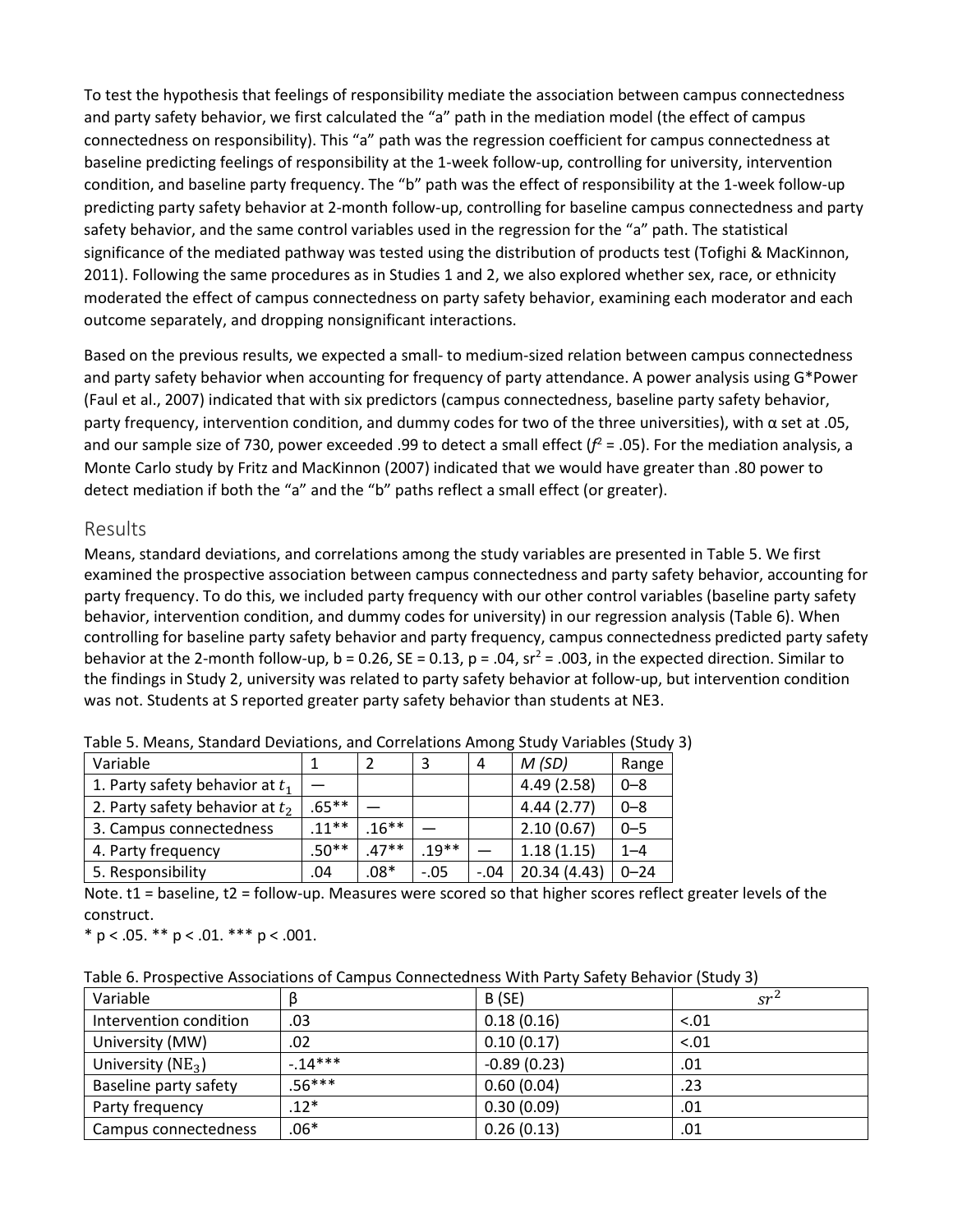*Note*. MW = midwest; NE = northeast. Intervention condition was coded as follows: 0 = control, 1 = intervention; university was coded as follows:  $0 =$  south,  $1 =$  all others.

\* *p* < .05. \*\* *p* < .01. \*\*\* *p* < .001.

## Mediation analysis

Baseline campus connectedness was not related to feelings of responsibility 1 week later (the "a" path in the mediation analysis), but feelings of responsibility were positively related to party safety behavior at the 2-month follow-up, *b* = 0.05, *SE* = 0.02, *p* = .039, *sr*<sup>2</sup> < .01 (the "b" path in the mediation analysis). Thus, although feelings of responsibility did not mediate the effect of campus connectedness on party safety behavior, they did prospectively predict party safety behavior.

## Exploratory analyses

We again dummy-coded race into four categories (White, Black, Asian, and other people of color). Sex, race, or ethnicity did not moderate the association between baseline campus connectedness and later party safety behavior. However, as in Study 1, there was a main effect of sex, with women reporting engaging in more party safety behavior, raw *M* = 4.73, *SD* = 2.76, than men, raw *M* = 3.92, *SD* = 2.74, *b* = 0.54, *SE* = 0.16, *p* = .001, *sr*<sup>2</sup> < .01.

# General Discussion

These studies document a prospective relation between college students' feelings of campus connectedness and party safety behavior. Specifically, students' feelings of belonging and fitting in with their university community predicted greater use of strategies for keeping themselves and their friends safe during parties in three separate samples of college students. Moreover, this relation emerged after accounting for frequency of party attendance in Study 3, and despite a strong relation between baseline and follow-up party safety behavior in all of the samples. These findings are generally consistent with theory (Banyard, 2011; McMahon, 2015; Turner et al., 1987) and previous research (Banyard, 2008; Bennett et al., 2014; Edwards et al., 2014) linking campus connectedness with certain types of bystander intervention behavior, and they extend this research by demonstrating prospective associations between campus connectedness and party safety behavior.

We evaluated two variables that might help to explain the association between campus connectedness and party safety behavior: frequency of party attendance and feeling responsible for protecting fellow students. Although both variables predicted party safety behavior, neither accounted for the relation between campus connectedness and party safety behavior. In the following text, we speculate on one other reason why campus connectedness may lead students to engage in more party safety behavior. Specifically, in keeping with self-categorization theory, feelings of campus connectedness may accrue from developing a supportive network of friends on campus, which in turn may encourage students to try to keep their friends safe at parties by planning to watch each other's drinks, leave together, and look after friends who have had too much to drink. In other words, aspects of an individual's social network on campus may help explain the association between campus connectedness and party safety behavior.

Unlike our hypothesis that campus connectedness would predict party safety behavior, our hypothesis that campus connectedness would predict intervening in high-risk situations was not supported in either Study 1 or Study 2. One possible explanation for this involves the level of personal risk to an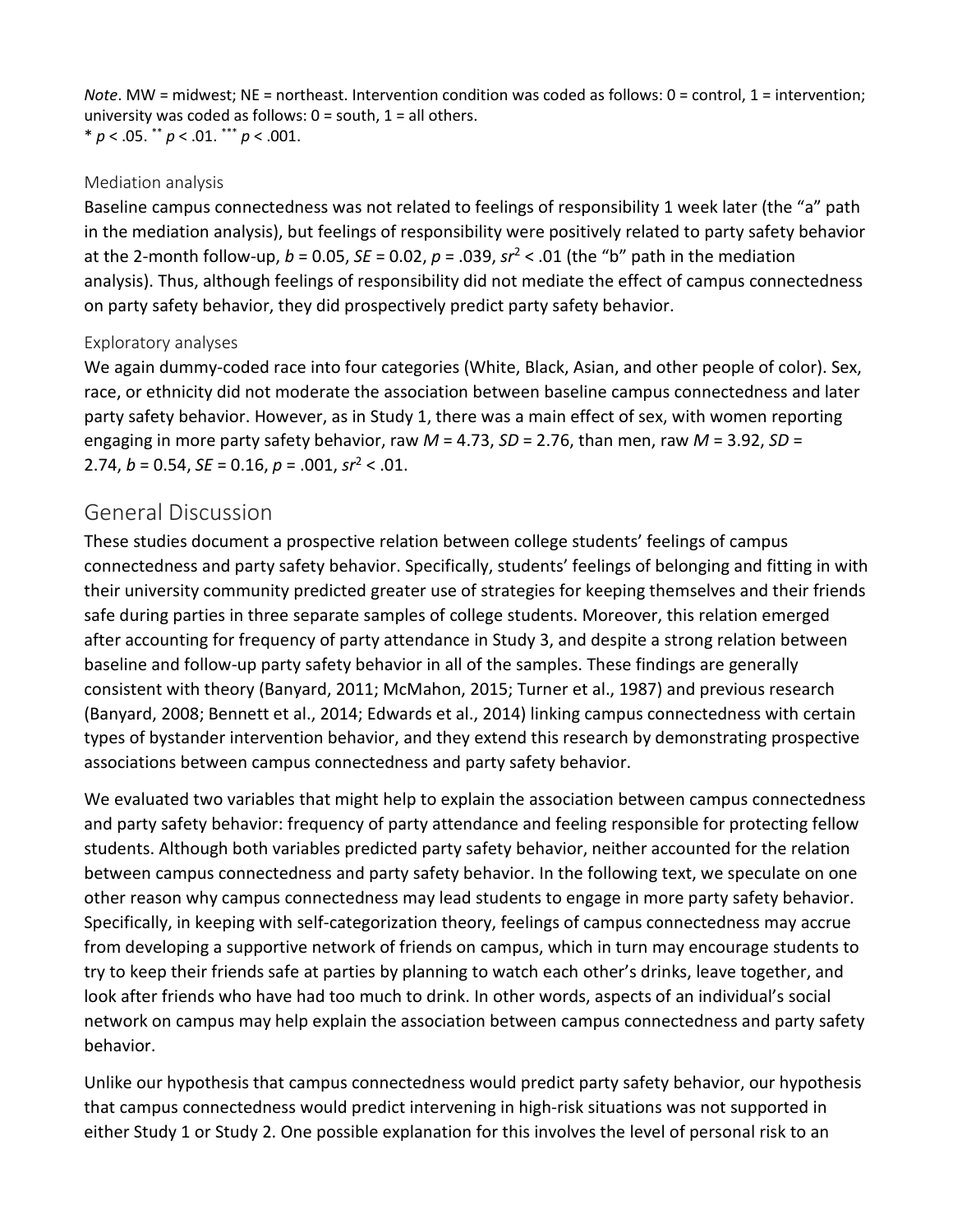individual for engaging in particular bystander intervention behaviors (Banyard, Moschella, Grych, & Jouriles, 2019; Krauss et al., 2017). Specifically, intervening in high-risk situations, compared with trying to keep friends safe at parties, may be more likely to result in adverse consequences to the intervener, such as harassment, physical injury, and verbal threats. Feelings of campus connectedness might only predict bystander intervention behavior in situations when personal risk is thought to be low; when personal risk is perceived to be high, students' sense of campus connectedness may become much less salient than personal safety and consequently a poor predictor of bystander intervention behavior.

A second possible explanation involves risk appraisal. Some situations observed by bystanders are difficult to interpret; it may be unclear whether sexual overtures are unwelcome (Hoxmeier, O'Connor, & McMahon, 2019). The situations described in the Risky Situations subscale of the BBS are those where risk for sexual or physical violence may be high, but they are arguably more difficult for bystanders to interpret than the situations described on the Party Safety subscale, such as making sure an intoxicated friend has a safe way home from a party. If individuals are unsure of whether a situation presents a risk to a fellow student, their feelings of campus connectedness might not predict whether they intervene in the situation. A third possible explanation has to do with our measure of intervening in risky situations, which did not account for opportunity to intervene. Although we used a measure that has been used in previous studies (Banyard et al., 2014; Cascardi et al., 2018), recent research highlights the difficulty in interpreting scores from measures on intervening in risky situations when there is no measurement of opportunity (Jouriles, Kleinsasser, et al., 2016; McMahon, Palmer, Banyard, Murphy, & Gidycz, 2017). It is possible that a measure that accounts for opportunity to intervene would have yielded a different result.

## Limitations

The current research has a number of methodological strengths, but several limitations should also be acknowledged. We examined frequency of party attendance and responsibility in Study 3 as two variables that might help explain the association between campus connectedness and party safety behavior. However, we did not examine other variables that might be associated with campus connectedness, party safety behavior, or both, and that might help explain the findings. Potentially important third variables to consider include the degree of extracurricular involvement and friendships with others on campus, individual personality traits (e.g., extroversion, agreeableness), and mental health (depression, substance use). In addition, both campus connectedness and party safety behavior were measured via self-report questionnaires. Replication attempts using other measurement methods (e.g., direct observations) would bolster confidence in the present findings.

It should also be acknowledged that the data for the studies in the current research were drawn from larger studies evaluating a bystander training program. The program itself did not increase party safety behavior, suggesting perhaps that party safety behavior may not have received adequate attention in the bystander program being evaluated. It is not clear if similar findings on the link between campus connectedness and party safety behavior would have emerged if students had been provided other types of antiviolence programming. Another limitation is that students electing to participate in research that includes training in bystander intervention behavior may not be representative of students as a whole at their university. For example, the samples for both Study 1 and Study 2 were disproportionately female (80.8% and 77.4%, respectively). Similarly, even though this research was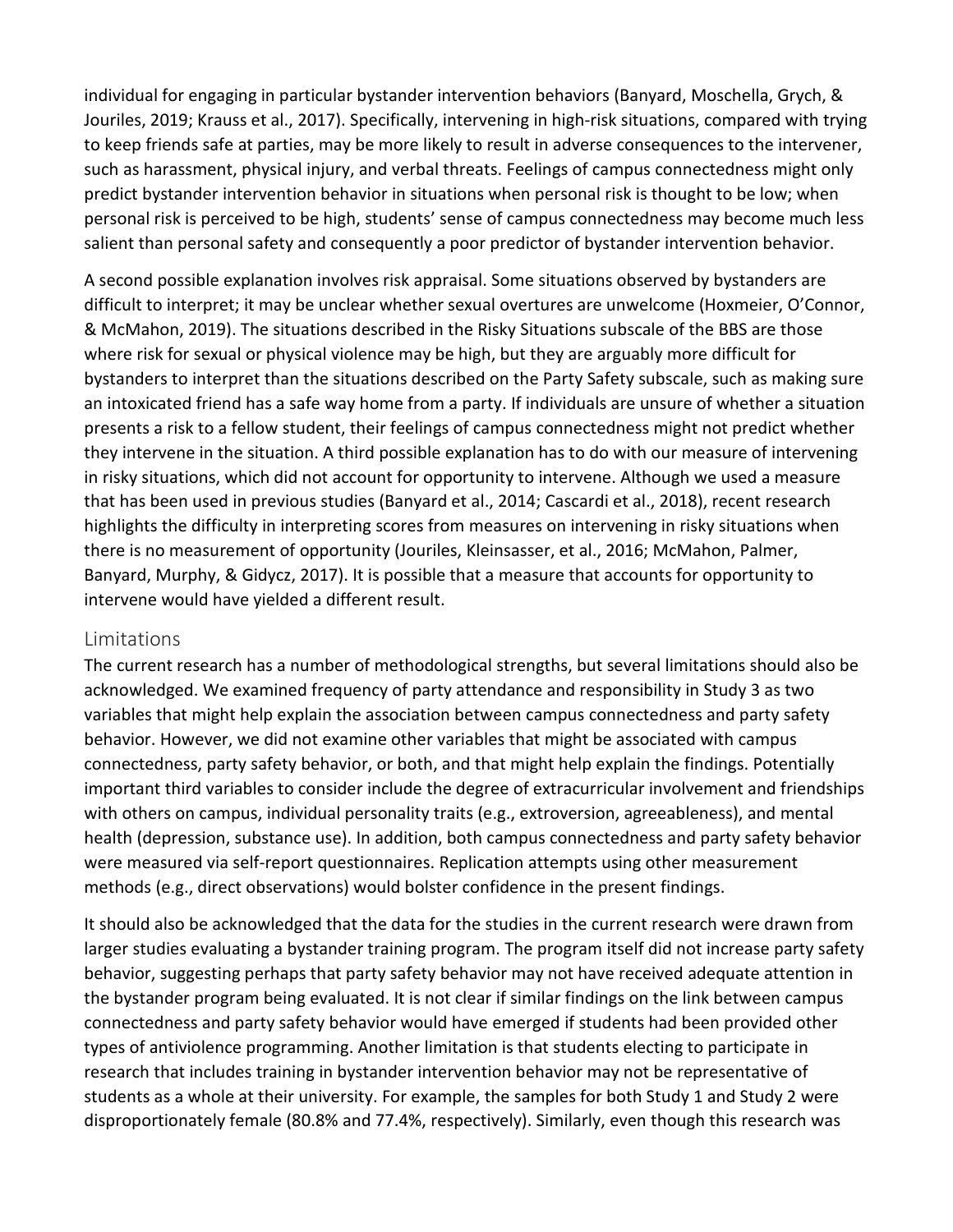conducted across multiple universities, those universities were not representative of all U.S. universities. It is not clear if the associations observed in the current research extend to college students in general. In future research, investigators with the goal of generalizing their findings to the general population of college students should consider sampling methods to help them obtain more representative samples.

# Prevention Implications

Taken together, the findings of these three studies suggest that party safety behavior may be enhanced by addressing students' feelings of campus connectedness. That is, helping students to feel that they fit in and are an integral part of the campus community may increase their efforts to look after their friends. More research is necessary to understand what factors increase campus connectedness, but programs targeting campus connectedness could include campus-specific information on how a university cares for their students and real-life examples of students helping fellow students. In addition, explicitly establishing student safety as a collective campus priority may help change social norms; students identifying with a community that highlights student safety are more likely to do so themselves. Increasing students' sense of belonging and the belief that the university prioritizes student safety might be especially important in the initial years of college, when young women are at greatest risk for sexual assault (Flack et al., 2008; Kimble, Neacsiu, Flack, & Horner, 2008) and when students may first begin to foster school pride and identity.

## Research Implications

The current research was prompted, in part, by calls for research to identify predictors of students' bystander intervention behavior that might be useful in enhancing bystander intervention programs (Banyard et al., 2018; McMahon, 2015). That is, research to identify variables that can be potential intervention targets in campus efforts to combat sexual assault and intimate partner violence. Our findings suggest that feelings of campus connectedness may be such a variable. To understand how campus connectedness may promote bystander intervention behavior, it is important to further examine what campus connectedness is, how it develops and what shapes it, its stability, and how it relates to other important student outcomes. Refining the conceptualization and measurement of campus connectedness may provide more sensitive tests of the role it plays in bystander intervention behavior. It would also be valuable to investigate ways to increase students' feelings of campus connectedness and to evaluate outcomes of doing so. There is some research on this topic (Hausmann, Schofield, & Woods, 2007), but experimental research is lacking.

In addition, party safety behavior appears to be desirable: It helps students return home from parties safely. However, there is little data on whether students actually enact or are protected by party safety plans or whether there are iatrogenic effects of attempting to increase party safety behavior, such as increasing underage drinking. In short, universities and researchers should attempt to gain a better understanding of the impact of party safety strategies and the broader effects of encouraging party safety behavior.

# Conclusion

In conclusion, our findings indicate that a feeling of being connected to a larger campus community predicts party safety behavior, but not intervening in risky situations, among college students. This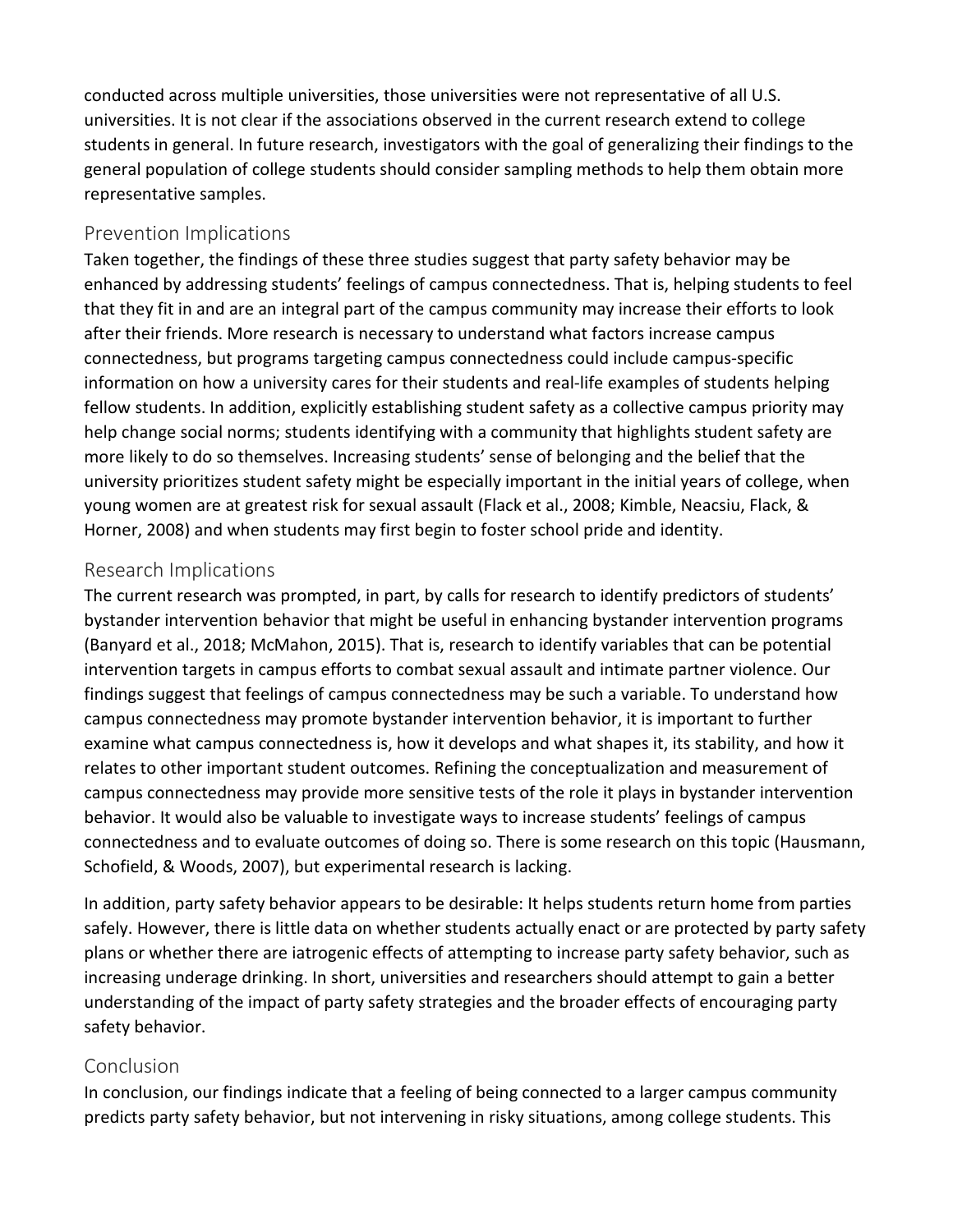prospective association was found in three samples of college students from several universities. These data suggest that increasing feelings of campus connectedness may be one of several useful strategies for increasing a particular type of bystander intervention behavior that can be helpful in reducing campus violence, but further research on party safety behavior, campus connectedness, and how they relate to one another is needed to boost confidence in these results and further explain the association.

# [References](https://0-web-b-ebscohost-com.libus.csd.mu.edu/ehost/detail/detail?vid=2&sid=03bbe12a-1830-444e-a008-7e261c820124%40sessionmgr102&bdata=JnNpdGU9ZWhvc3QtbGl2ZSZzY29wZT1zaXRl#toc)

- American College Health Association. (2016). *Addressing sexual and relationship violence on college and university campuses*. Retrieved
	- from [https://www.acha.org/documents/resources/guidelines/Addressing\\_Sexual\\_Violence.pdf](https://www.acha.org/documents/resources/guidelines/Addressing_Sexual_Violence.pdf)
- Arnett, J. J. (2000). Emerging adulthood. A theory of development from the late teens through the twenties. *American Psychologist*, *55*, 469–480. 10.1037/0003-066X.55.5.469
- Banyard, V. L. (2008). Measurement and correlates of prosocial bystander behavior: The case of interpersonal violence. *Violence and Victims*, *23*, 83–97. 10.1891/0886-6708.23.1.83
- Banyard, V. L. (2011). Who will help prevent sexual violence: Creating an ecological model of bystander intervention. *Psychology of Violence*, *1*, 216–229. 10.1037/a0023739
- Banyard, V. L. (2015). *Toward the next generation of bystander prevention of sexual and relationship violence: Action coils to engage communities*. New York, NY: Springer. 10.1007/978-3-319-23171-6
- Banyard, V. L., Moschella, E. A., Grych, J., & Jouriles, E. (2019). What happened next? New measures of consequences of bystander actions to prevent interpersonal violence. *Psychology of Violence*, *9*, 664– 674. 10.1037/vio0000229
- Banyard, V. L., Moynihan, M. M., Cares, A. C., & Warner, R. (2014). How do we know if it works? Measuring outcomes in bystander-focused abuse prevention on campuses. *Psychology of Violence*, *4*, 101–115. 10.1037/a0033470
- Banyard, V. L., Moynihan, M. M., & Plante, E. G. (2007). Sexual violence prevention through bystander education: An experimental evaluation. *Journal of Community Psychology*, *35*, 463–481. 10.1002/jcop.20159
- Banyard, V. L., Rizzo, A. J., Bencosme, Y., Cares, A. C., & Moynihan, M. M. (2018). How community and peer perceptions promote college students' pro-social bystander actions to prevent sexual violence. *Journal of Interpersonal Violence*. Advance online publication. 10.1177/0886260518777557
- Bennett, S., Banyard, V. L., & Garnhart, L. (2014). To act or not to act, that is the question? Barriers and facilitators of bystander intervention. *Journal of Interpersonal Violence*, *29*, 476–496. 10.1177/0886260513505210
- Burn, S. M. (2009). A situational model of sexual assault prevention through bystander intervention. *Sex Roles*, *60*, 779–792. 10.1007/s11199-008-9581-5
- Cascardi, M., Krauss, A., O'Leary, K. D., Loatman, K. L., Sargent, K., Grych, J., & Jouriles, E. N. (2018). The Bystander Behavior (For Friends) Scale: Factor structure and correlation with prior victimization. *Journal of Interpersonal Violence*. Advance online publication. 10.1177/0886260518794011
- Chapman, R. L., Buckley, L., Reveruzzi, B., & Sheehan, M. (2014). Injury prevention among friends: The benefits of school connectedness. *Journal of Adolescence*, *37*, 937–944. 10.1016/j.adolescence.2014.06.009
- Edwards, K. M., Mattingly, M. J., Dixon, K. J., & Banyard, V. L. (2014). Community matters: Intimate partner violence among rural young adults. *American Journal of Community Psychology*, *53*, 198–207. 10.1007/s10464-014-9633-7
- Evans, C. B. R., & Smokowski, P. R. (2015). Prosocial bystander behavior in bullying dynamics: Assessing the impact of social capital. *Journal of Youth and Adolescence*, *44*, 2289–2307. 10.1007/s10964-015-0338-5
- Faul, F., Erdfelder, E., Lang, A.-G., & Buchner, A. (2007). G\*Power 3: A flexible statistical power analysis program for the social, behavioral, and biomedical sciences. *Behavior Research Methods*, *39*, 175–191. 10.3758/BF03193146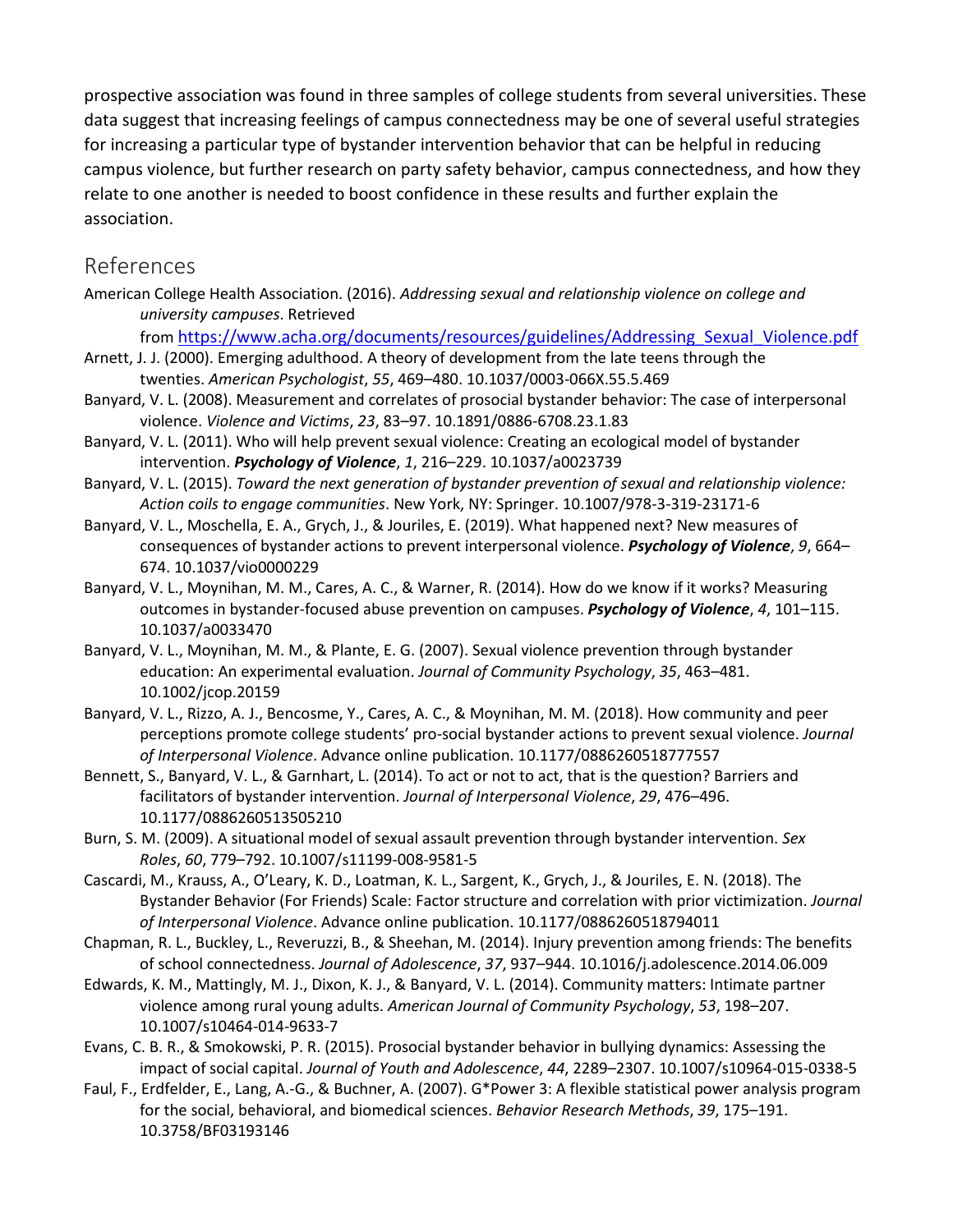- Fedina, L., Holmes, J. L., & Backes, B. L. (2018). Campus sexual assault: A systematic review of prevalence research from 2000 to 2015. *Trauma, Violence and Abuse*, *19*, 76–93. 10.1177/1524838016631129
- Flack, W. F., Jr., Caron, M. L., Leinen, S. J., Breitenbach, K. G., Barber, A. M., Brown, E. N., . . .Stein, H. C. (2008). "The red zone": Temporal risk for unwanted sex among college students. *Journal of Interpersonal Violence*, *23*, 1177–1196. 10.1177/0886260508314308
- Fritz, M. S., & MacKinnon, D. P. (2007). Required sample size to detect the mediated effect. *Psychological Science*, *18*, 233–239. 10.1111/j.1467-9280.2007.01882.x
- Hausmann, L. R. M., Schofield, J. W., & Woods, R. L. (2007). Sense of belonging as a predictor of intentions to persist among African American and White first-year college students. *Research in Higher Education*, *48*, 803–839. 10.1007/s11162-007-9052-9
- Hoxmeier, J. C., O'Connor, J., & McMahon, S. (2019). "She wasn't resisting": Students' barriers to prosocial intervention as bystanders to sexual assault risk situations. *Violence Against Women*, *25*, 485–505. 10.1177/1077801218790697
- Jouriles, E. N., Kleinsasser, A., Rosenfield, D., & McDonald, R. (2016). Measuring bystander behavior to prevent sexual violence: Moving beyond self reports. *Psychology of Violence*, *6*, 73–81. 10.1037/a0038230
- Jouriles, E. N., Krauss, A., Vu, N. L., Banyard, V. L., & McDonald, R. (2018). Bystander programs addressing sexual violence on college campuses: A systematic review and meta-analysis of program outcomes and delivery methods. *Journal of American College Health*, *66*, 457–466. 10.1080/07448481.2018.1431906
- Jouriles, E. N., McDonald, R., Rosenfield, D., Levy, N., Sargent, K., Caiozzo, C., & Grych, J. H. (2016). TakeCARE, a video bystander program to help prevent sexual violence on college campuses: Results of two randomized, controlled trials. *Psychology of Violence*, *6*, 410–420. 10.1037/vio0000016
- Jouriles, E. N., Sargent, K. S., Salis, K. L., Caiozzo, C., Rosenfield, D., Cascardi, M., . . .McDonald, R. (2017). TakeCARE, a video to promote bystander behavior on college campuses: Replication and extension. *Journal of Interpersonal Violence*. Advance online publication. 10.1177/0886260517718189
- Katz, J., & Moore, J. (2013). Bystander education training for campus sexual assault prevention: An initial metaanalysis. *Violence and Victims*, *28*, 1054–1067. 10.1891/0886-6708.VV-D-12-00113
- Kettrey, H. H., & Marx, R. A. (2019). The effects of bystander programs on the prevention of sexual assault across the college years: A systematic review and meta-analysis. *Journal of Youth and Adolescence*, *48*, 212– 227. 10.1007/s10964-018-0927-1
- Kimble, M., Neacsiu, A. D., Flack, W. F., Jr., & Horner, J. (2008). Risk of unwanted sex for college women: Evidence for a red zone. *Journal of American College Health*, *57*, 331–338. 10.3200/JACH.57.3.331-338
- Krauss, A., Jouriles, E. N., Yule, K., Grych, J. H., Sargent, K. S., & Banyard, V. L. (2017). Adverse consequences to assisting victims of campus violence: Initial investigations among college students. *Journal of Interpersonal Violence*. Advance online publication. 10.1177/0886260517746944
- Krebs, C., Lindquist, C., Berzofsky, M., Shook-Sa, B., & Peterson, K. (2016). *Campus climate survey validation study final technical report*. Bureau of Justice Statistics Research and Development Series. Retrieved from <http://www.bjs.gov/content/pub/pdf/ccsvsftr.pdf>
- Latané, B., & Darley, J. M. (1970). *The unresponsive bystander: Why doesn't he help?*Englewood Cliffs, NJ: Prentice Hall.
- Levine, M., Cassidy, C., Brazier, G., & Reicher, S. (2002). Self-categorization and bystander non-intervention: Two experimental studies. *Journal of Applied Social Psychology*, *32*, 1452–1463. 10.1111/j.1559- 1816.2002.tb01446.x
- Levine, M., Prosser, A., Evans, D., & Reicher, S. (2005). Identity and emergency intervention: How social group membership and inclusiveness of group boundaries shape helping behavior. *Personality and Social Psychology Bulletin*, *31*, 443–453. 10.1177/0146167204271651
- Luengo Kanacri, B. P., Eisenberg, N., Thartori, E., Pastorelli, C., Uribe Tirado, L. M., Gerbino, M., & Caprara, G. V. (2017). Longitudinal relations among positivity, perceived positive school climate, and prosocial behavior in Colombian adolescents. *Child Development*, *88*, 1100–1114. 10.1111/cdev.12863
- McMahon, S. (2015). Call for research on bystander intervention to prevent sexual violence: The role of campus environments. *American Journal of Community Psychology*, *55*, 472–489. 10.1007/s10464-015-9724-0